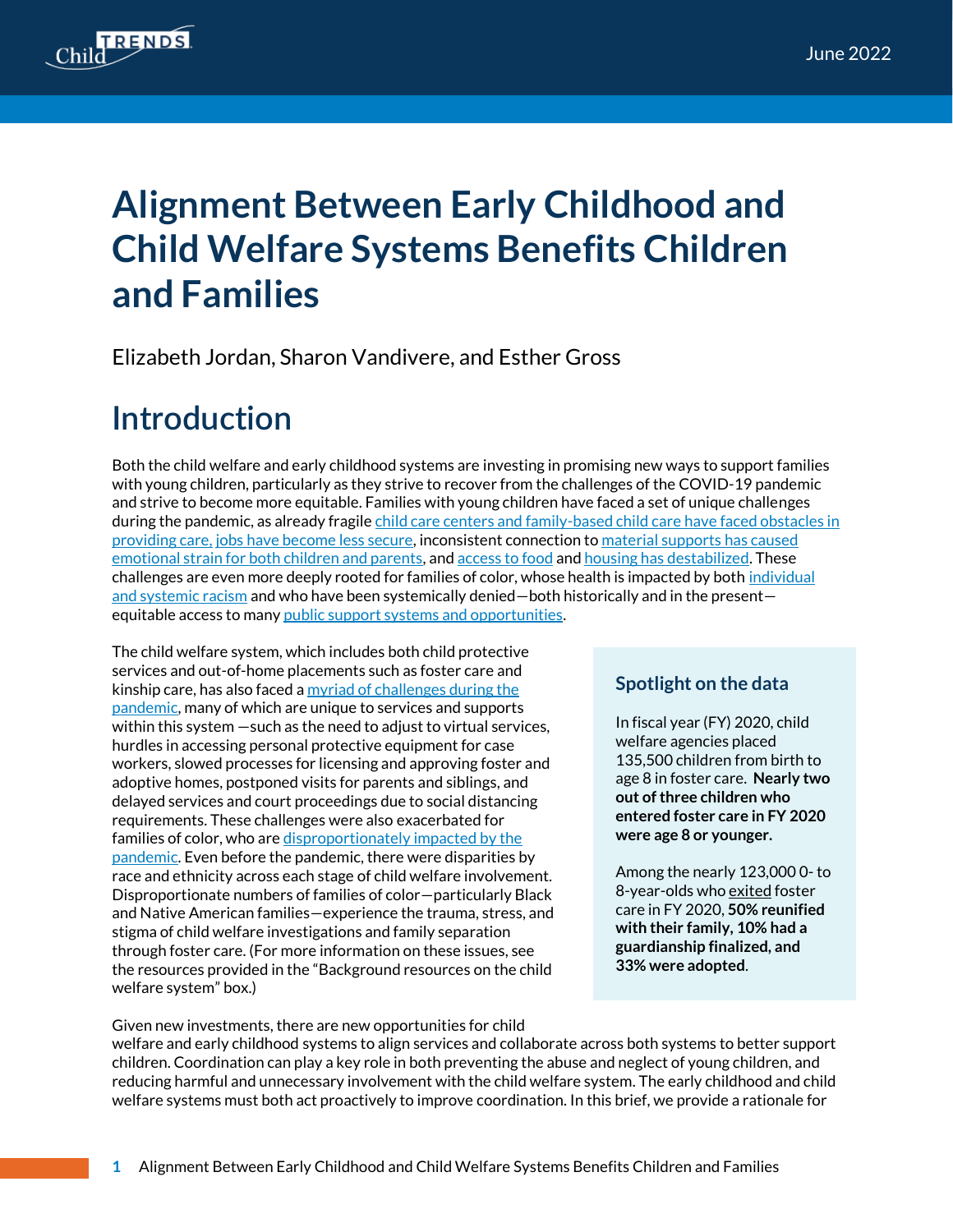better coordination between the two systems, followed by recommendations for alignment and examples of strong alignment in the field. Our recommendations are structured around three main areas of opportunity for coordination: preventing child abuse and neglect, supporting children and families with open child welfare cases, and creating stronger functionality and supports in both systems. Recommendations and examples can help leaders from both systems as they strive to create robust systems that address the critical needs of families.

## **Greater Coordination Will Support More Efficient and Effective Systems**

**The child welfare system intervenes in the lives of many young children who are already being served by the early childhood system, and coordination can help both systems achieve their goals around supporting families.**

Compared to older children, the child welfare system [is more](https://www.acf.hhs.gov/sites/default/files/documents/cb/afcarsreport28.pdf)  [likely to identify young children](https://www.acf.hhs.gov/sites/default/files/documents/cb/afcarsreport28.pdf)—especially infants under age 1—as victims of abuse or neglect (also known as substantiated cases), and young children are [more likely to be placed in foster](https://www.acf.hhs.gov/sites/default/files/documents/cb/afcarsreport28.pdf)  [care](https://www.acf.hhs.gov/sites/default/files/documents/cb/afcarsreport28.pdf) than their older counterparts. In fact, children less than age 1 make up 7 percent of the total foster care population (birth to age 20) and half of all children who entered foster care in FY 2020 were age 5 or younger (51%). Maltreatment-related deaths ar[e more common among younger children](https://www.acf.hhs.gov/sites/default/files/documents/cb/cm2020.pdf) than among older children. Both before and during child welfare intervention, many of these young children and their families also access the services and supports provided by the early childhood system, including child care, mental and physical health services, and parental education and resources. Aligning these systems and coordinating services and workforce development would help streamline service access for families and increase workforce awareness of existing opportunities to support families. Alignment would also help leaders ensure that families can access a cohesive set of needed services that can reduce the need for child welfare involvement.

#### **Background resources on the child welfare system**

[How the Child Welfare System](https://www.childwelfare.gov/pubpdfs/cpswork.pdf)  [Works](https://www.childwelfare.gov/pubpdfs/cpswork.pdf) (U.S. Children's Bureau and the Child Welfare Information Gateway)

[Child Welfare Information](https://www.childwelfare.gov/glossary/glossarya/)  [Gateway: Glossary of Terms](https://www.childwelfare.gov/glossary/glossarya/) (U.S. Children's Bureau)

[State-level Data for Understanding](https://www.childtrends.org/publications/state-level-data-for-understanding-child-welfare-in-the-united-states)  [Child Welfare in the United States](https://www.childtrends.org/publications/state-level-data-for-understanding-child-welfare-in-the-united-states) (Child Trends)

#### **Strengthening the connection between child welfare and early childhood programs and systems can bolster efforts to rectify persistent inequities.**

As with many other public service agencies, the child welfare system is struggling to rectify its historic and [ongoing role](https://cssp.org/wp-content/uploads/2021/02/Supporting-the-First-1000-Days-of-a-Childs-Life.pdf) in harming children and families and creating long-term inequitable outcomes for children and families of color. Many states and localities are striving to address these injustices through a variety of [policy](https://www.ncsl.org/research/human-services/disproportionality-and-race-equity-in-child-welfare.aspx) an[d practice](https://www.childwelfare.gov/topics/systemwide/cultural/disproportionality/reducing/statelocex/) strategies; these include creating commissions or committees [\(New York City\)](https://www1.nyc.gov/site/acs/about/racial-equity-cultural-competence.page), setting specific and actionable goals [\(Washington\)](https://www.dcyf.wa.gov/practice/strategic-plan), and changing legislation (see thi[s catalogue of actions](https://www.ncsl.org/research/human-services/disproportionality-and-race-equity-in-child-welfare.aspx) in 19 states from the National Conference of State Legislatures). In much the same way, the early childhood field is striving to address structural racism and promote equity b[y improving a](https://www.childtrends.org/publications/federal-policies-can-address-the-impact-of-structural-racism-on-black-families-access-to-early-care-and-education)ccess to high-quality early care and education for Black families, addressing disparities i[n maternal health,](https://www.childtrends.org/publications/racism-creates-inequities-maternal-child-health-even-before-birth) reducin[g exclusionary](https://www.naeyc.org/resources/topics/suspension-and-expulsion)  [disciplinary](https://www.naeyc.org/resources/topics/suspension-and-expulsion) practices and policies for young children, an[d creating workforce development opportunities](https://www.childtrends.org/publications/supporting-families-child-care-providers-during-pandemic-with-focus-equity)  [and providing appropriate compensation for the early childhood workforce](https://www.childtrends.org/publications/supporting-families-child-care-providers-during-pandemic-with-focus-equity) (among other strategies). Because both systems work with an overlapping population and are striving to become more equitable, coordination across systems can support both systems' equity efforts. For example, new approaches to responding to suspected maltreatment, developed to address inequities in child welfare, will require a re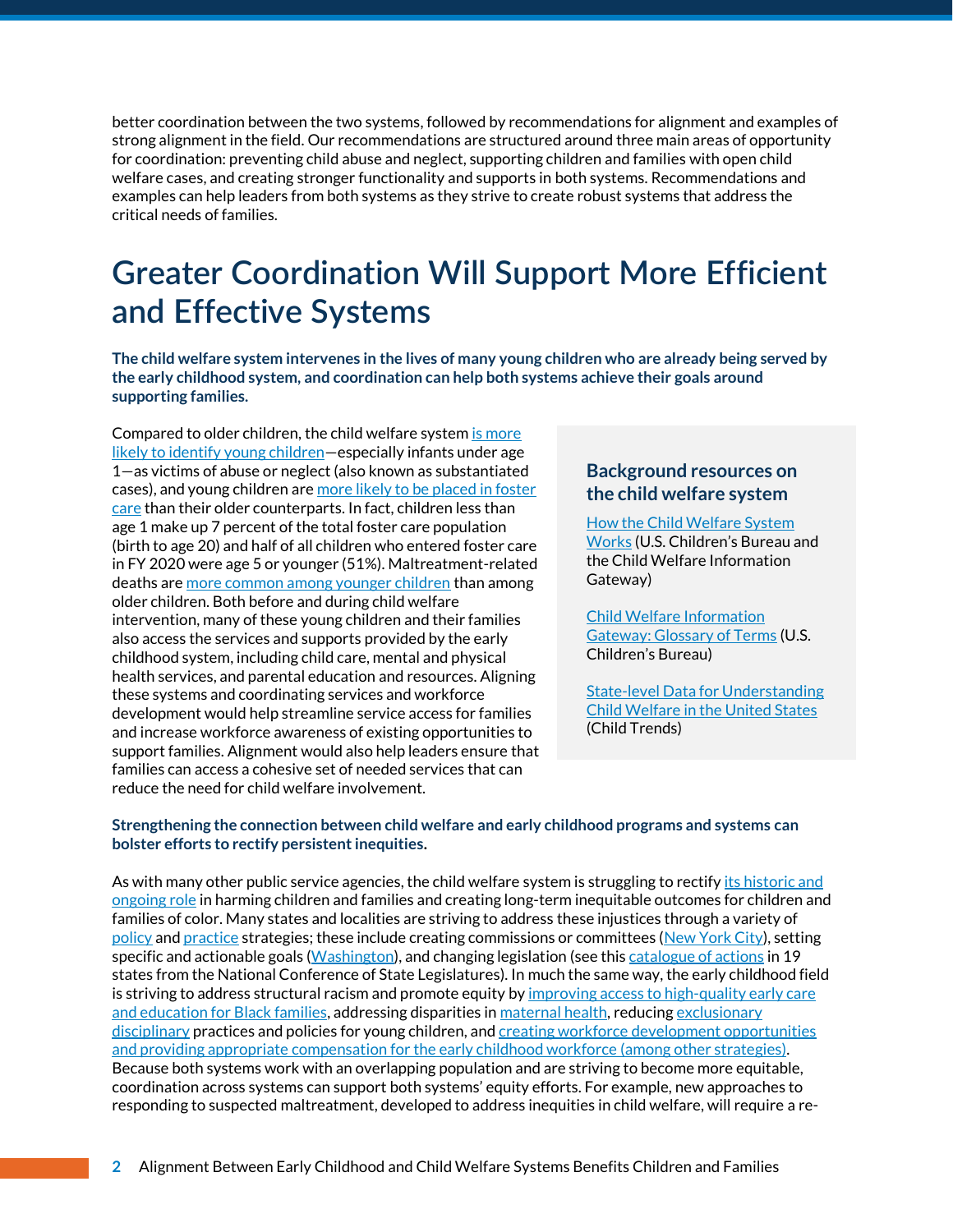examination of how mandated reporters (including child care providers) are trained and increasing access to effective parenting supports (such as home visiting). Coordinating with early childhood leaders in these shifts will open the door to more effective and long-lasting changes in child welfare.

**Coordination can help child welfare systems benefit from early childhood leaders' expertise in meeting the unique development needs of young children and their families.**

Early childhood stakeholders can play an important role in elevating the [developmental](https://developingchild.harvard.edu/science/key-concepts/brain-architecture/)  [needs of young children](https://developingchild.harvard.edu/science/key-concepts/brain-architecture/) an[d the ways in which](https://developingchild.harvard.edu/guide/a-guide-to-toxic-stress/)  [trauma and stress can affect the developing](https://developingchild.harvard.edu/guide/a-guide-to-toxic-stress/)  brain [to help craft stronger child welfare](https://developingchild.harvard.edu/guide/a-guide-to-toxic-stress/)  [policies and practices for young children.](https://developingchild.harvard.edu/guide/a-guide-to-toxic-stress/) Early childhood stakeholders also bring a wealth of strategies for supporting the parents of young children throug[h two-generation](https://www.urban.org/policy-centers/metropolitan-housing-and-communities-policy-center/projects/host-initiative-action/designing-housing-platform-services/two-generation-approach) and familyfocused [approache](https://www.urban.org/policy-centers/metropolitan-housing-and-communities-policy-center/projects/host-initiative-action/designing-housing-platform-services/two-generation-approach)s that allow relatives and other adults to provide consistent and loving support for young parents. These stakeholders understand the ways in which housing services, financial assistance, child tax credits, the Earned Income Tax Credit, and child care subsidies can reduce stress on caregivers and fuel early childhood development; this, in turn, [reduces the likelihood of substantiated](https://www.chapinhall.org/wp-content/uploads/Economic-and-Concrete-Supports.pdf)  [maltreatment.](https://www.chapinhall.org/wp-content/uploads/Economic-and-Concrete-Supports.pdf) Meaningful investments in concrete supports—such as federal or state Child Tax Credits; Supplemental Nutrition Assistance Program (SNAP); and Women, Infants, and Children (WIC)—can support young children and reduce child welfare involvement. In addition to informing work on behalf of young children who have experienced maltreatment, coordination can be valuable to former and current foster youth, who ar[e more likely to become young](https://www.chapinhall.org/research/pregnant-and-parenting-youth-in-foster-care-their-needs-their-experiences/#:~:text=About%2090%20percent%20of%20the,when%20their%20prenatal%20care%20began.&text=Twenty%2Dtwo%20percent%20of%20the,child%20placed%20in%20foster%20care.)  [parents](https://www.chapinhall.org/research/pregnant-and-parenting-youth-in-foster-care-their-needs-their-experiences/#:~:text=About%2090%20percent%20of%20the,when%20their%20prenatal%20care%20began.&text=Twenty%2Dtwo%20percent%20of%20the,child%20placed%20in%20foster%20care.) themselves. Young parents who have been involved in the child welfare system may

#### **Neglect is the most reported form of maltreatment, especially among young children**

Among the 380,500 children from birth to age 8 classified as maltreatment victims nationally in fiscal year 2020, the allegation was neglect for 69 percent of children, compared with 23 percent with physical abuse and 6 percent with sexual abuse.

Neglect can be extremely harmful to young children when it includes a lack of responsive interactions with a caregiver who consistently meets a young child's needs, a cornerstone for healthy brain development. In all states, inadequate supervision, harm due to inadequate supervision, or failure to meet parent/caretaker responsibilities is defined as maltreatment. Often, these conditions are linked to poverty, as families living in poverty may lack adequate child care, lack safe and affordable housing, and or be facing extreme financial stress. In fact, nearly all states also include income-related [factors in their neglect definitions.](https://www.childtrends.org/blog/in-defining-maltreatment-nearly-half-of-states-do-not-specifically-exempt-families-financial-inability-to-provide) This means that families may be subject to neglect reports when they lack financial resources to care adequately for their children.

require additional supports to transition out of the child welfare system into adulthood and to address their own trauma-related needs, all while adapting to life as a new parent. One positive example comes from New Mexico, where [Infant and Early Childhood Mental Health services](https://cyfd.org/behavioral-health/infant-and-early-childhood-mental-health-services) were revitalized through the coordinated [and aligned efforts of a team of leaders](https://www.zerotothree.org/resources/3159-new-mexico-infant-and-early-childhood-mental-health-policy-vignette) across early childhood, child welfare, health, and other departments.

#### **Both systems can benefit from an aligned approach to addressing the potentially long-term and severe effects of trauma.**

[Early childhood trauma](https://www.nctsn.org/what-is-child-trauma/trauma-types/early-childhood-trauma) can be very harmful for young children, and can result in long-ter[m developmental](https://www.nctsn.org/what-is-child-trauma/trauma-types/early-childhood-trauma/effects)  [and physical challenges.](https://www.nctsn.org/what-is-child-trauma/trauma-types/early-childhood-trauma/effects) Both child welfare and early childhood offer a number of strategies and supports anchored in evidence that ca[n reduce or prevent long-term consequences](https://www.nctsn.org/resources/resilience-and-child-traumatic-stress) of trauma and enhance resilience, and coordination can increase the effectiveness of intervention. To be most effective, efforts to ameliorate trauma's effects must begin as early as possible and be grounded in early child development best practices. For example, while strong family relationships benefit children of all ages, young children's healthy development depends on a safe, stable, and nurturing bond with at least [one consistent caregiver.](https://www.zerotothree.org/resources/399-factors-that-affect-attachment) Child welfare policies and practices designed to meet the needs of young children—for example, facilitating daily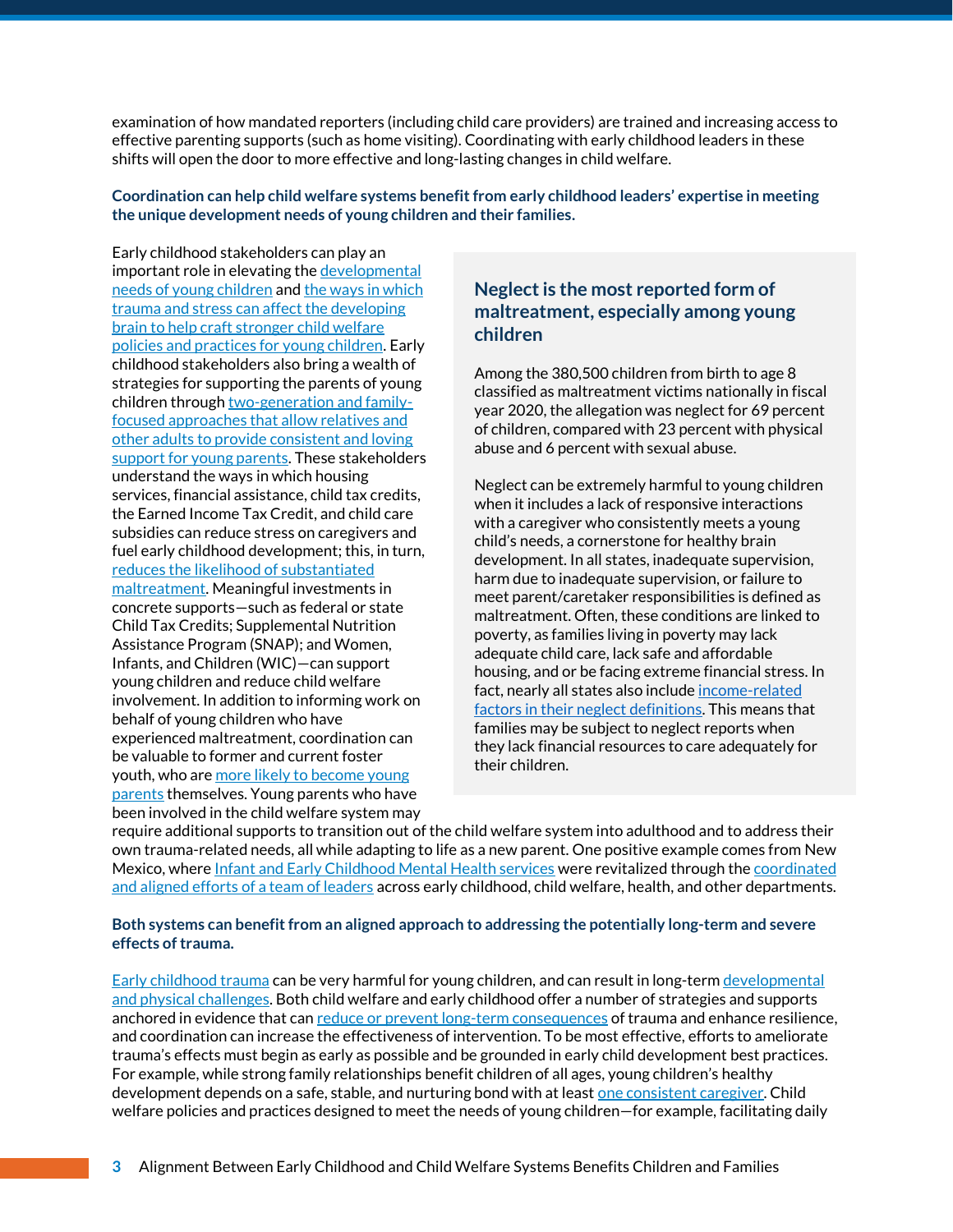parental visitation or contact for children in out-of-home placements or ensuring a consistent child care provider when a young child is placed in foster care—can reduce the impacts of trauma for children and families who are involved with both systems.

# **Recommendations for Aligning Services and Supports**

Both the early childhood and child welfare systems are fast-moving, rapidly changing fields. As of the date of this publication, we have identified several areas in which there are clear and actionable opportunities for the two systems to coordinate and collaborate. We recognize that other opportunities exist at the state and federal levels, and we are hopeful to learn about and share those stories in the future.

### **Recommendations for alignment to prevent child abuse and neglect**

Both the early childhood and child welfare systems implement various strategies to prevent child maltreatment and avoid involvement with the child welfare system. Coordination between these efforts will allow a more streamlined and effective prevention infrastructure that can address the underlying inequities in both systems by supporting families before they face the trauma of maltreatment or placement in foster care. Below, we offer six recommendations for the two systems to align and coordinate to prevent abuse and neglect, accompanied by examples of current efforts from the field to adopt a coordinated approach.

#### **Engage in or promote primary prevention strategies.**

Despite wide variation by state, child welfare systems are increasingly considering ways to support primary prevention services—i.e., services designed to prevent child abuse and neglect. For example[, Thriving](https://www.acf.hhs.gov/media/press/2020/first-its-kind-national-partnership-aims-redesign-child-welfare-child-and-family)  [Families, Safer Children: A National Commitment to Well-being](https://www.acf.hhs.gov/media/press/2020/first-its-kind-national-partnership-aims-redesign-child-welfare-child-and-family)—a joint partnership between the federal Children's Bureau, Casey Family Programs, the Annie E. Casey Foundation, and Prevent Child Abuse America—focuses on helping systems support families and prevent the separation of families through foster care. The initiative currentl[y stretches across 22 states](https://www.aecf.org/blog/national-partnership-to-reinvent-child-welfare-expands) and may provide opportunities for coordinated services and supports for families of young children, such as convening stakeholders from a diverse set of service areas, including early childhood. States can also leverage several federal funding sources, including [Title IV-B](https://www.childtrends.org/wp-content/uploads/2021/01/Title_IVB_SFY2018.pdf) and [Community Based Child Abuse Prevention \(CBCAP\),](https://www.childtrends.org/wp-content/uploads/2021/01/Other-federal_SFY2018.pdf) to fund prevention services such as Developmental Understanding and Legal Collaboration for Everyone [\(DULCE\)](https://cssp.org/our-work/project/dulce/), which provides wholistic services to families with infants.

#### **Coordinate on prenatal substance abuse supports to help families access the services they need.**

The federa[l Child Abuse and Prevention Treatment Act](https://www.childwelfare.gov/pubs/factsheets/about/) (CAPTA) requires child welfare agencies to create and implement Plans of Safe Care that describe the process for supporting children born with prenatal drug or alcohol exposure, and determine whether that support requires the opening of a child welfare case by the child welfare agency. Leaders in the early childhood and child welfare systems can coordinate on developing and implementing Plans of Safe Care for newborns who were born exposed to substances and can partner with families to access services in a non-punitive, strengths-based way[. This brief series](https://casatondemand.org/event/how-states-serve-infants-and-their-families-affected-by-prenatal-substance-exposure-brief-1-identification-and-notification/) from the National [Center on Substance Abuse and Child Welfare \(NCSACW\)](https://ncsacw.samhsa.gov/) provides a variety of examples of how states are developing targeted services to support infants and their families and prevent child welfare involvement.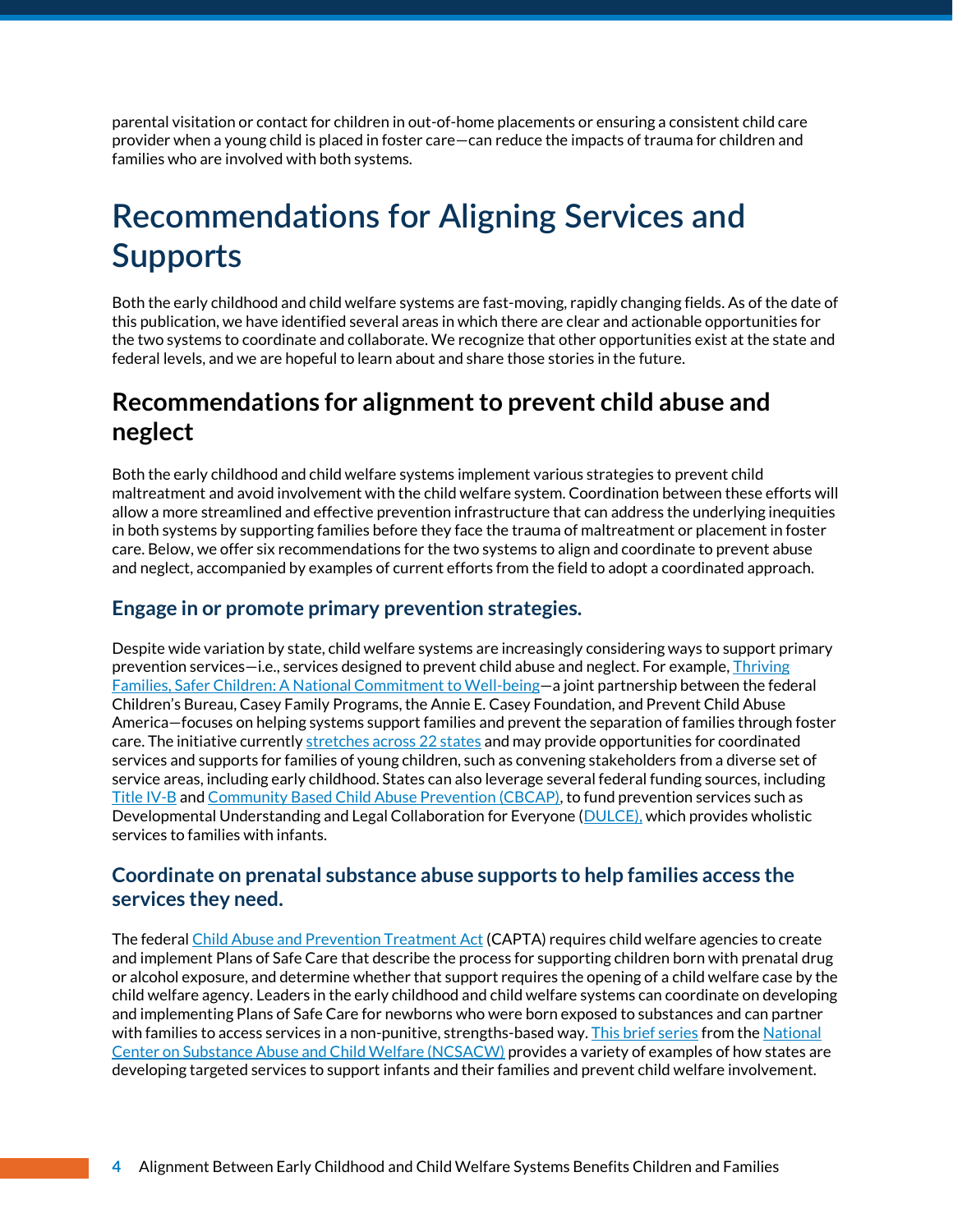### **Promote programs and policies that allow children to qualify for therapeutic services with their parents, including [dyadic and family-focused treatment](http://www.nccp.org/dyadic-treatment/) that supports positive interaction between parents/caregivers and young children.**

[States vary](http://www.nccp.org/wp-content/uploads/2017/03/text_1164.pdf) in how they use Medicaid to cove[r dyadic treatment](https://www.nccp.org/dyadic-treatment/) (a type of therapy that supports both the young child and parent together) and models that focus on parents/caregivers, and on the process by which parents/caregivers can access treatment (e.g., qualification requirements and whether a referral is required). Recently[, California conducted an inventory](https://ccf.georgetown.edu/2021/04/05/californias-medicaid-breakthrough-an-opportunity-to-advance-childrens-social-and-emotional-health/) to understand available models and assess facilitators and barriers, with the ultimate goal of increasing families' access to services. The National Center for Children in Poverty's [PRiSM Initiative](https://www.nccp.org/prism-project/) features policy strategies for connecting families to dyadic treatment in Arkansas, Colorado, Connecticut, Florida, New Mexico, and Oregon.

#### **Coordinate with state efforts to implement the Family First Prevention Services Act Title IV-E Prevention Plans.**

The federal [Family First Prevention Services Act](https://www.childwelfare.gov/topics/systemwide/laws-policies/federal/family-first/) represents an opportunity for states to use federal child welfare dollars for qualifyin[g evidence-based prevention services,](https://www.childtrends.org/publications/applying-the-research-and-evaluation-provisions-of-the-family-first-prevention-services-act) including mental health, substance use, and in-home parent skill-building programs for children at imminent risk of entering foster care. Because several home visiting programs have been approved by th[e Title IV-E Prevention Services Clearinghouse](https://preventionservices.abtsites.com/) and are eligible for federal funding, early childhood leaders can be valuable partners for child welfare agencies in implementing the new law. To support alignment, some states include early childhood stakeholders on implementation teams—for example, Hawai'[i engages various early childhood](https://humanservices.hawaii.gov/wp-content/uploads/2021/10/Family-First-Hawaii_FFPSA-Plan_Final-May21_PDF-2.pdf) stakeholders in committees, exploration groups, and workgroups to develop its Family First Prevention Services Act implementation plan. In Hawai'i, state leaders from various agencies worked collaboratively to plan for coordinated service delivery across home visiting programs and maternal and child health programs, among others. Generally, early childhood leaders can provide unique insights that are valuable in the development and implementation of child welfare prevention plans beyond coordinating services: Their experience administering the Maternal, Infant, and Early Childhood Home Visiting (MIECHV) Program, which has similar evidence-based requirements, could support child welfare agencies as they tackle this new work. Early childhood leaders can see whether [their state has submitted a plan](https://www.acf.hhs.gov/cb/data/status-submitted-title-iv-e-prevention-program-five-year-plans) and connect with state child welfare agency leadership to learn more.

#### **Join efforts to reduce the number of child fatalities.**

Over three [quarters of the 1,750 children who died](https://www.acf.hhs.gov/sites/default/files/documents/cb/cm2020.pdf) from child abuse or neglect in 2020 [\(likely an](https://www.gao.gov/products/gao-11-599)  [undercount\)](https://www.gao.gov/products/gao-11-599) were ages 3 or younger. State child welfare agencies are adjusting policy and practice to reduce the number of child fatalities. They are required to create plans to reduce the numbers of child maltreatment fatalities, building on the work of [a federal Commission](https://www.acf.hhs.gov/cb/report/within-our-reach-national-strategy-eliminate-child-abuse-and-neglect-fatalities) to Eliminate Child Abuse and Neglect Fatalities an[d state policies promoting child fatality reviews.](https://www.ncsl.org/research/human-services/child-fatality-legislation.aspx) Because the vast majority of maltreatment deaths are of young children, early childhood leaders should take part in developing strategies to address and eliminate child fatalities. Through policy or practice guidance, practitioners who work with families of young children could be better prepared to provide the supports families need. *(See if your state has made any recent advances in this area here[: summary of changes by states.\)](https://www.alliance1.org/web/within-our-reach/state-level-changes.aspx)*

#### **Educate mandated reporters, including early care and education providers, on how to identify maltreatment when appropriate—and to avoid reporting when child welfare intervention is not appropriate.**

[There is great variation in state policy around who is considered a mandated reporter](https://www.childwelfare.gov/pubPDFs/manda.pdf) (and therefore, on who is required to report suspected child abuse or neglect). Child care providers are mandated reporters in 49 out of 52 states (including Puerto Rico and Washington, DC), so it is essential to provide these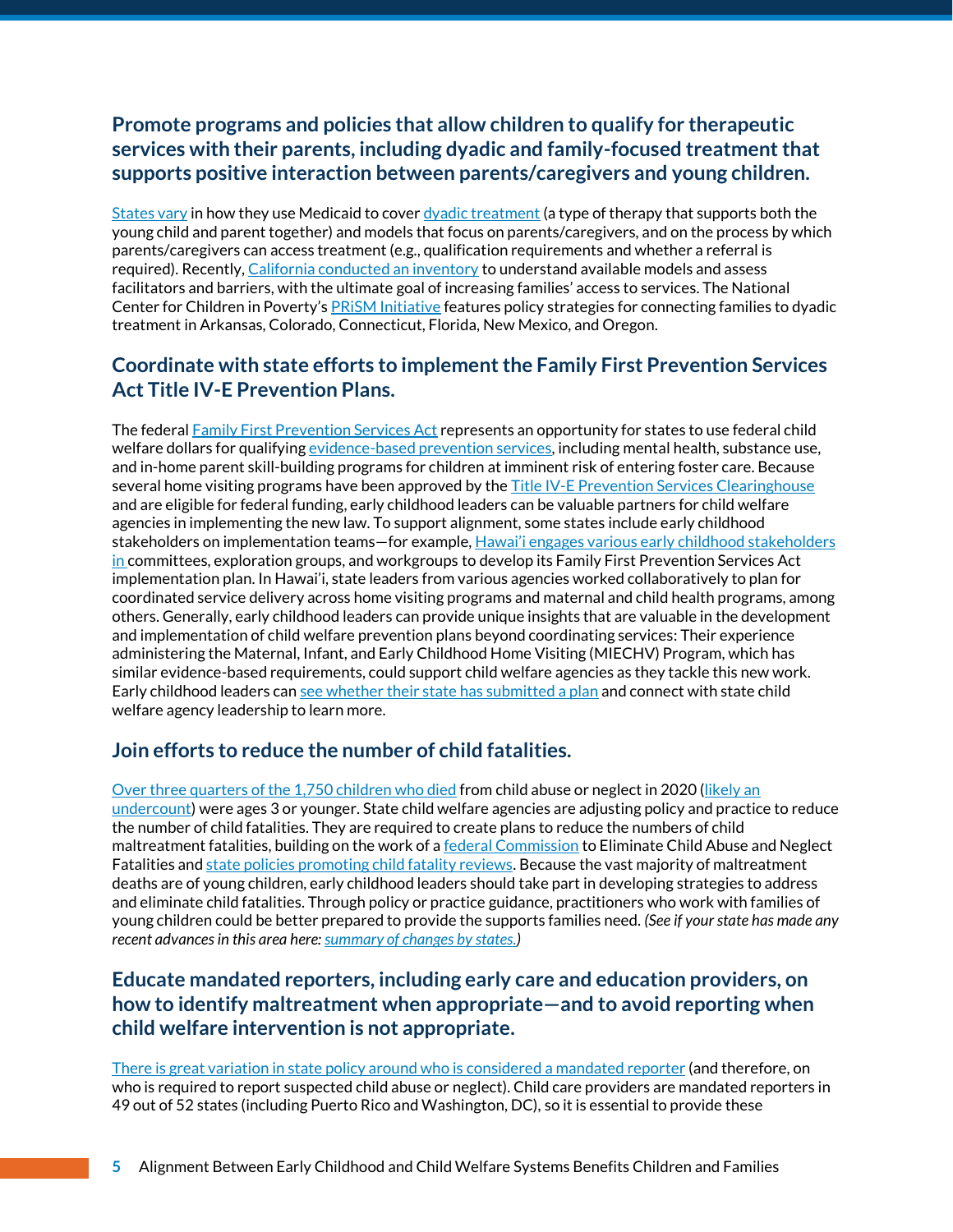professionals with the training and education necessary to identify child abuse and neglect. However, in at least 30 states, training on identifying maltreatment is not required for child care providers. Early childhood workforce development efforts should include trainings that help providers understand when they are required to make a report and what community services might be available to families. States' definitions of [abuse and neglect](https://www.scanpoliciesdatabase.com/) can [be complicated,](https://www.childtrends.org/wp-content/uploads/2022/02/ChildWelfareDataCompanionGuide_ChildTrends_March2022.pdf) but equipping providers may also protect families from unnecessary child welfare investigations. Th[e State Child Abuse and Neglect \(SCAN\) Policies Database](https://www.scanpoliciesdatabase.com/) can help providers identify the current policy landscape in their state. Organizations like Evident Change have been supporting states in [updating and revising mandated reporting policies and trainings](https://www.evidentchange.org/blog/keeping-children-safe-everyones-mandate#:~:text=Evident%20Change%20has%20developed%20reporting,suspected%20child%20abuse%20or%20neglect.) to equip mandated reporters with community-level information and direct families to services and supports within communities.

### **Recommendations for alignment to support children and families with a substantiated maltreatment case**

Ideally, a robust prevention system will provide families with the supports they need to thrive without opening a child abuse or neglect investigation. However, there are opportunities for coordination between early childhood and child welfare systems after a case of maltreatment has been substantiated. Below, we offer four recommendations for better alignment between child welfare and early childhood systems to support children and families who are involved in the child welfare system, accompanied by examples of current efforts in the field to adopt a coordinated response.

#### **Create seamless referral mechanisms between the child welfare system and Part C Early Intervention Services.**

Child welfare agencies [are required to refer](https://www.childwelfare.gov/pubPDFs/partc.pdf) all potentially eligible young children to Part C Early Intervention Services. As states consider their strengths and gaps around Early Intervention, they should also consider whether and how children in the foster care system are engaged and supported. In a  $2019$ [survey](https://www.childtrends.org/wp-content/uploads/2020/02/ZTT-State-Report_ChildTrends_Feb2020.pdf) conducted by Child Trends and ZERO TO THREE, states reported barriers including a lack of familiarity with Part C and inadequate training of parents, caregivers, and court personnel in identifying children's developmental needs. Early childhood leaders and practitioners may also need to explore the policies and procedures in their state around whom to include (parents, foster parents, kinship caregivers, and/or social workers) in Individualized Education Program (IEP) or Individual Family Service Plan (IFSP) meetings, ensuring that all parties can fully participate in the meetings (such as providing materials in a language other than English or providing sufficient context about a child's circumstances), providing appropriate notification to all parties, and establishing resource parents as educational proxies when appropriate.

#### **Advocate for the provision of trauma-informed trainings and resources for child care providers and other practitioners who work with young children who may have experienced maltreatment or foster care.**

As described previously, abuse or neglect—as well as removal from home—may creat[e long-lasting](https://www.childwelfare.gov/pubpdfs/long_term_consequences.pdf)  [developmental challenges](https://www.childwelfare.gov/pubpdfs/long_term_consequences.pdf) for young children. Professionals who support young children must be equipped with the skills to interact with children in positive, supportive ways that help them feel safe, and must have the ability to address any personal histories of trauma. A number of trainings—[like this training](https://www.ccrcca.org/providers/trauma-informed-care-training/) from the [Child Care Resource Center](https://www.ccrcca.org/)—may be good models for states to emulate. Initiatives like the [Safe Babies](https://www.zerotothree.org/resources/3517-safe-babies-court-team-approach-infographic)  [Court Team](https://www.zerotothree.org/resources/3517-safe-babies-court-team-approach-infographic)<sup> $m$ </sup>, an evidence-based program designed to support young children who have experienced maltreatment, may be another option to meet a community's needs.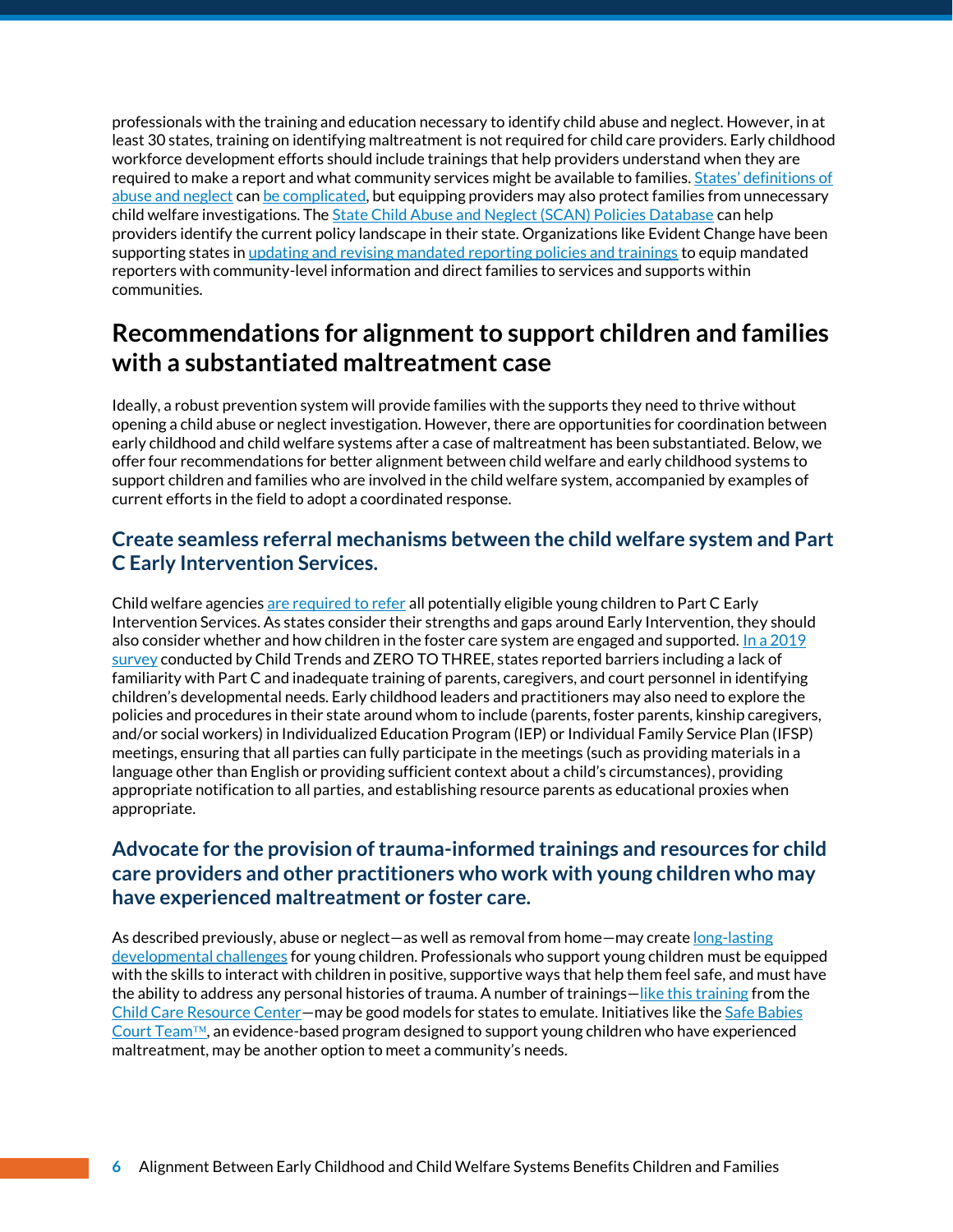### **When promoting access to high-quality child care and child care subsidies, consider the needs of children who are in foster care or who have experienced maltreatment.**

A consistent and high-quality child care arrangement supports both early childhood development and parental engagement with the workforce. Lack of care is a major challenge for all families that creates unique obstacles for those involved in the child welfare system. Lack of care can be a [challenge for parents](https://www.childtrends.org/wp-content/uploads/2020/02/ZTT-State-Report_ChildTrends_Feb2020.pdf) who need accessible and high-quality child care when participating in required services that are part of their reunification plan, and for [foster parents](https://adoption.org/foster-care-pay-daycare#:~:text=The%20short%20answer%20is%2C%20yes,to%20a%20state%2Dallotted%20rate.) who may struggle to find care and navigate state requirements in accessing subsidies. Inadequate access to child care can contribute to child protective services investigations if, for example, a parent with professional demands who lacks access to safe child care leaves a child unattended or in an unsafe child care situation. The state of Washington has created a new strategy for addressing this issue—[a Dual License Pilot P](https://www.dcyf.wa.gov/sites/default/files/pdf/reports/DualLicense-Status2021.pdf)roject that will "assess the feasibility and ease for individuals to receive a combined foster care and child care license" to improve access to child care for children who are in foster care.

#### **Provide robust parenting and developmental resources for young parents who have experienced maltreatment and who may or may not be in foster care.**

Adolescents who are also parenting are experiencing their own season of significan[t developmental change](https://youth.gov/youth-topics/adolescent-health/adolescent-development#:~:text=During%20adolescence%20the%20body%20usually,maturation%20where%20sexual%20organs%20mature.&text=Rapid%20changes%20in%20the%20body,scary%2C%20and%2For%20confusing.) while learning to care for a child. Young parents who are currently in foster care or who have experienced maltreatment need services to support th[e parent-child relationship and healthy development](https://www.casey.org/pregnant-parenting-teens/) for both themselves and their child. Programs like [St. Anne's](https://www.casey.org/stannes-young-mothers/) in Los Angeles and [Inwood House at The Children's](https://www.casey.org/inwood-house-childrens-village/)  [Village](https://www.casey.org/inwood-house-childrens-village/) in New York City are designed to meet the needs of young parents (including child care) and have promising evidence of effectiveness.

### **Recommendations for alignment to create stronger systems**

In addition to the services and interventions described above, coordination can also support systems-level reform efforts designed to improve the ways in which both the early childhood and child welfare systems function and support families. Below, we offer three recommendations for system leaders to align and coordinate in ways that can enhance the abilities of both systems to support families, accompanied by examples of current efforts in the field to adopt a coordinated approach.

### **Include members of both systems in race equity efforts.**

In many states and communities, both child welfare and early childhood systems are reflecting on their respective histories and striving to deconstruct systemic racism and make more equitable systems for families of color. While specific issues differ by field, state, and demographics, it will be critical that both systems combine their efforts. A joint equity agenda—such as the one laid out in CSSP's Supporting the First 1,000 Days of A Child's Life: An Anti[-Racist Blueprint for Early Childhood Well-Being and Child Welfare](https://cssp.org/wp-content/uploads/2021/02/Supporting-the-First-1000-Days-of-a-Childs-Life.pdf)  [Prevention](https://cssp.org/wp-content/uploads/2021/02/Supporting-the-First-1000-Days-of-a-Childs-Life.pdf)–could be one strategy to advance this work. The blueprint includes both guiding principles and guiding questions to help leaders find common ground and a unified path forward.

#### **Authentically include the voices and perspectives of parents working to reunify, relatives caring for children, young parents with foster care experience, and foster parents in early childhood equity efforts.**

In many states, efforts to create a more equitable early care and education system are increasingly including the voices of parents, providers, and practitioners to ensure that new policies will truly address their needs.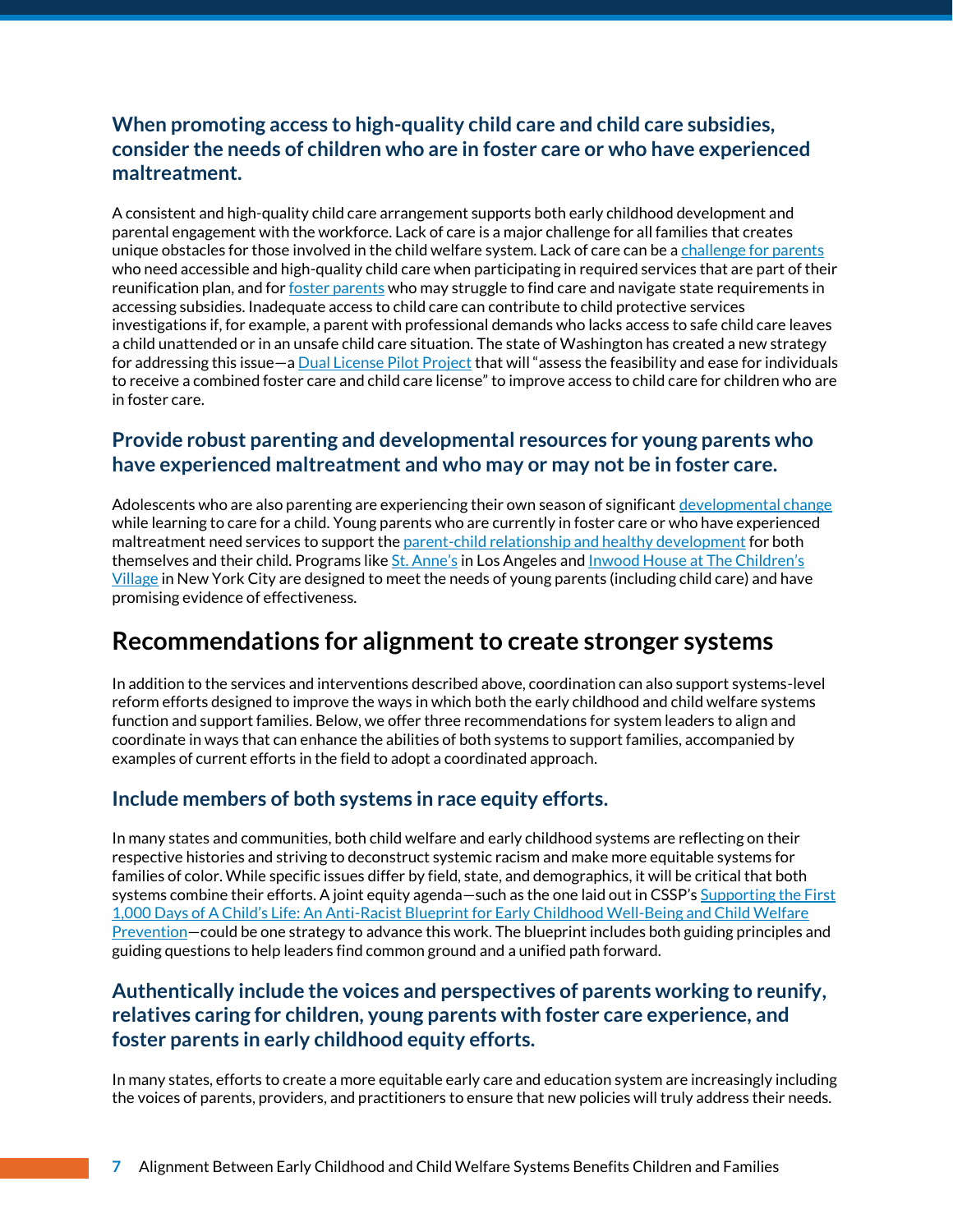Early care and education leaders should also include the perspectives of parents who have been investigated by child protective services or who have had their children removed—and who therefore understand the challenges created by system involvement for themselves and their children. The voices and perspectives of foster parents, kinship caregivers, and adoptive parents should also be included. All families who provide their insights and time to these efforts should be meaningfully engaged in a safe and accessible format and should be compensated for their time. Early childhood stakeholder groups may be able to coordinate with existing groups of parents and caregivers, such as the [Illinois Statewide](https://www2.illinois.gov/dcfs/lovinghomes/fostercare/Pages/com_communications_statefpadv.aspx) Foster Care [Advisory Council.](https://www2.illinois.gov/dcfs/lovinghomes/fostercare/Pages/com_communications_statefpadv.aspx) 

### **Invest in data that allow states to set goals toward more equitable access to services and a more equitable child welfare system, and then use the data to regularly monitor progress and adjust course when needed.**

Integrating or connecting data between early childhood and child welfare systems is a valuable strategy for understanding how children are faring, and for learning which efforts are working for children and families. However, many state[s struggle to connect data](https://www.childtrends.org/publications/2018-state-of-early-childhood-data-systems-interactive-map) across the diverse set of early childhood systems, and seeking access to child welfare data can raise a host of additional obstacles. A helpful initial step for leaders in both systems could be to identify and connect a set of data points to answer a key policy question, such as whether children in foster care are accessing high-quality child care. Both federal projects (such as the Child [and Caregiver Outcomes Using Linked Data Project\)](https://aspe.hhs.gov/sites/default/files/documents/d8f17022f085efd79013d33d81994e91/ccould-project-brief.pdf) and state efforts (such as [Rhode Island's work](https://www.rikidscount.org/Portals/0/Uploads/Documents/Special%20Publications/6718_ELFS_v9web.pdf) to understand child care access issues for young children who have experienced maltreatment) show how connecting these data can help leaders better understand and meet the needs of families. Sharing data across agencies and linking records is complex and can raise multiple legal and privacy issues, so it is important to involve leaders from both systems early in these efforts. One way to do this is to include child welfare stakeholders in current efforts to improve data, such a[s the federal Preschool Development Grants.](https://www2.ed.gov/programs/preschooldevelopmentgrants/index.html)

# **Acknowledgments**

This piece was developed with generous financial support and thoughtful input from the Alliance for Early Success. We are also incredibly grateful for the many partners who shared their ideas, provided examples of collaboration, and reviewed drafts of this piece. We are honored to be partners with them in this important work. Our partners include Albert Wat, Berenice Rushovich, Brenda Blasingame and her partners at CSSP, Gabriella Guerra, Helene Stebbins, Hope Cooper, Janie Huddleston, Kate Welti, Karin Malm, Mandy Ableidinger, Marquita Little Numan, Rebecca Vivrette, Sheila Smith, and Tyreasa Washington.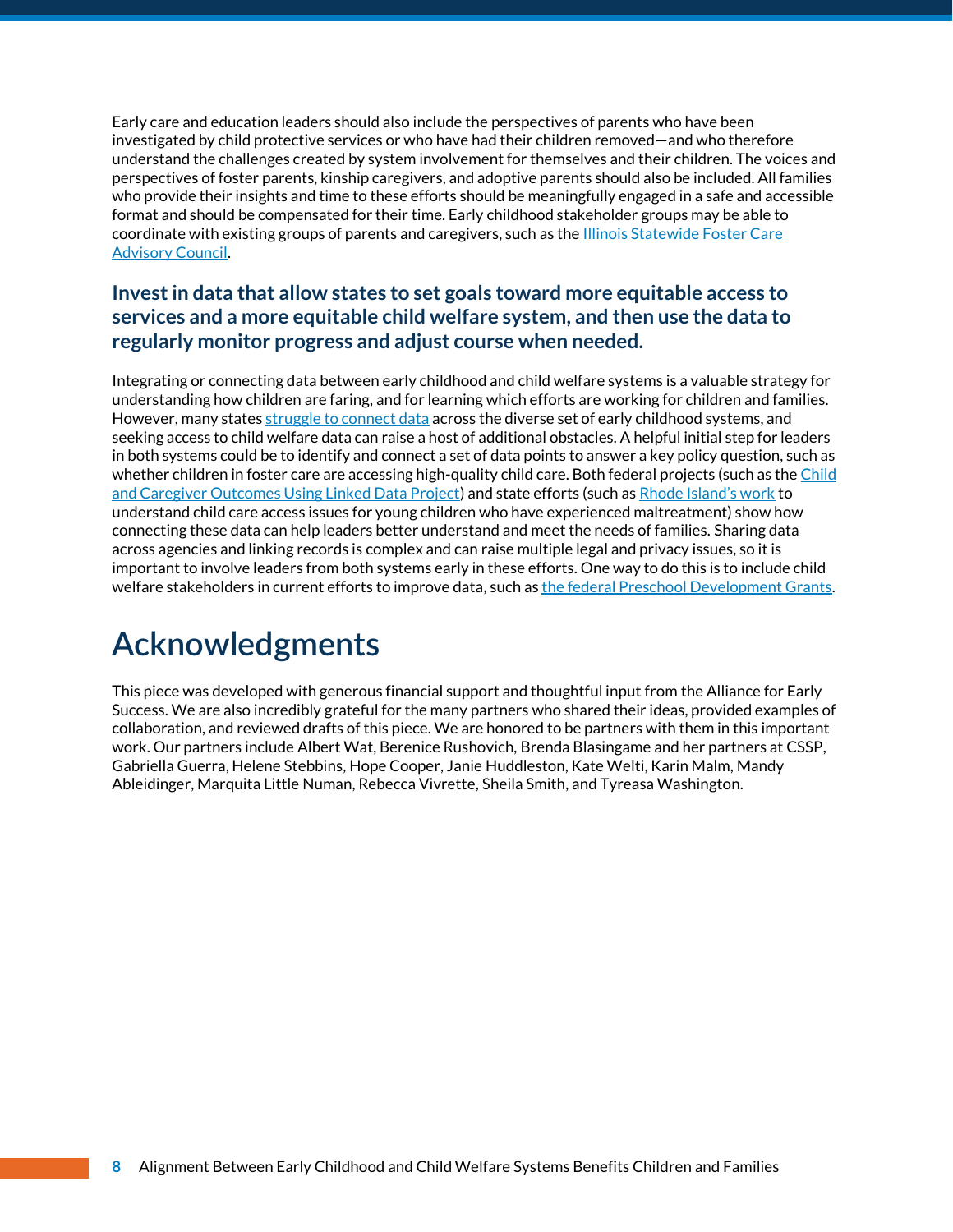## **State-level data on young children and child welfare involvement**

|              |                                   | <b>Maltreatment reports</b> |                               | Maltreatment victims <sup>1</sup> |                            |  |
|--------------|-----------------------------------|-----------------------------|-------------------------------|-----------------------------------|----------------------------|--|
| <b>State</b> | Number of children<br>ages 0 to 8 | Number of<br>children       | Rate per<br>1,000<br>children | Number of<br>children             | Rate per<br>1,000 children |  |
| <b>US</b>    | 76,981,970                        | 1,726,424                   | 22.4                          | 380,469                           | 4.9                        |  |
| AK           | 187,111                           | 8,442                       | 45.1                          | 1,952                             | 10.4                       |  |
| <b>AL</b>    | 1,147,973                         | 20,352                      | 17.7                          | 6,887                             | 6.0                        |  |
| <b>AR</b>    | 737,933                           | 28,709                      | 38.9                          | 5,905                             | 8.0                        |  |
| AZ           | 1,743,261                         | 41,364                      | 23.7                          | 6,846                             | 3.9                        |  |
| CA           | 9,295,705                         | 160,178                     | 17.2                          | 37,110                            | 4.0                        |  |
| CO           | 1,322,470                         | 24,529                      | 18.5                          | 7,050                             | 5.3                        |  |
| <b>CT</b>    | 767,952                           | 8,029                       | 10.5                          | 3,802                             | 5.0                        |  |
| DC           | 138,281                           | 5,164                       | 37.3                          | 971                               | 7.0                        |  |
| <b>DE</b>    | 217,280                           | 6,089                       | 28.0                          | 715                               | 3.3                        |  |
| <b>FL</b>    | 4,489,471                         | 141,882                     | 31.6                          | 18,495                            | 4.1                        |  |
| GA           | 2,644,651                         | 66,411                      | 25.1                          | 5,315                             | 2.0                        |  |
| HI           | 310,135                           | 2,768                       | 8.9                           | 734                               | 2.4                        |  |
| IA           | 766,955                           | 20,499                      | 26.7                          | 6,687                             | 8.7                        |  |
| ID           | 475,293                           | 6,785                       | 14.3                          | 1,229                             | 2.6                        |  |
| IL           | 2,937,286                         | 76,214                      | 25.9                          | 22,507                            | 7.7                        |  |
| IN           | 1,652,259                         | 77,699                      | 47.0                          | 14,653                            | 8.9                        |  |
| <b>KS</b>    | 735,159                           | 14,812                      | 20.1                          | 1,270                             | 1.7                        |  |
| <b>KY</b>    | 1,057,634                         | 38,551                      | 36.5                          | 10,463                            | 9.9                        |  |
| LA           | 1,137,735                         | 14,152                      | 12.4                          | 4,998                             | 4.4                        |  |
| MA           | 1,437,809                         | 33,354                      | 23.2                          | 12,981                            | 9.0                        |  |
| <b>MD</b>    | 1,410,565                         | 15,761                      | 11.2                          | 3,720                             | 2.6                        |  |
| ME           | 263,713                           | 10,603                      | 40.2                          | 2,873                             | 10.9                       |  |
| MI           | 2,254,968                         | 74,262                      | 32.9                          | 16,799                            | 7.4                        |  |
| <b>MN</b>    | 1,370,406                         | 20,904                      | 15.3                          | 3,975                             | 2.9                        |  |
| <b>MO</b>    | 1,445,959                         | 31,425                      | 21.7                          | 2,177                             | 1.5                        |  |
| MS           | 731,558                           | 18,014                      | 24.6                          | 4,494                             | 6.1                        |  |
| MT           | 242,010                           | 8,547                       | 35.3                          | 2,363                             | 9.8                        |  |
| <b>NC</b>    | 2,445,969                         | 61,814                      | 25.3                          | 13,697                            | 5.6                        |  |
| <b>ND</b>    | 190,864                           | 3,185                       | 16.7                          | 1,002                             | 5.2                        |  |
| <b>NE</b>    | 500,543                           | 13,744                      | 27.5                          | 1,458                             | 2.9                        |  |

**Table 1. Maltreatment among children ages 0 through 8, Fiscal Year 2020**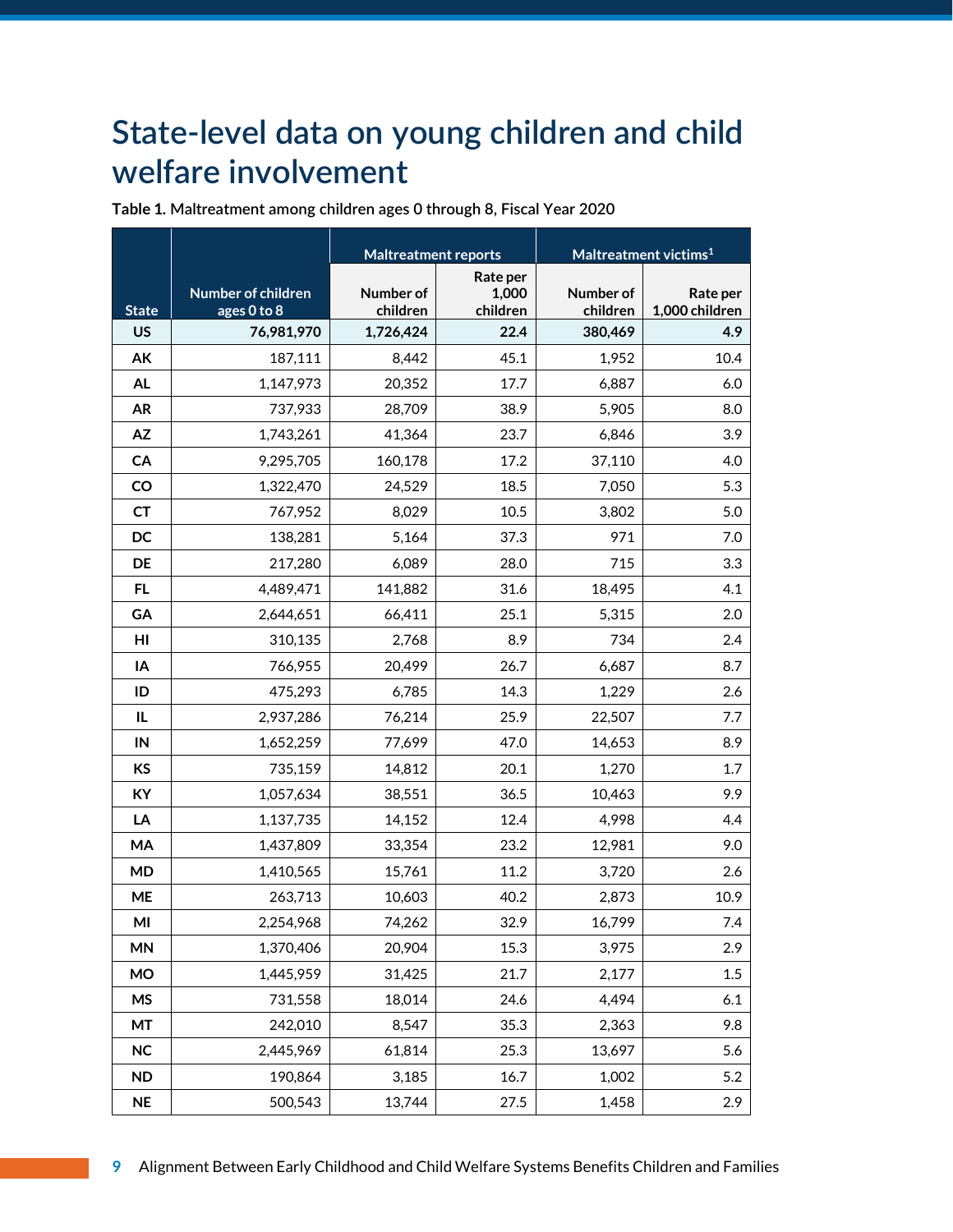|                |                                   | <b>Maltreatment reports</b> |                               |                       | Maltreatment victims <sup>1</sup> |
|----------------|-----------------------------------|-----------------------------|-------------------------------|-----------------------|-----------------------------------|
| <b>State</b>   | Number of children<br>ages 0 to 8 | Number of<br>children       | Rate per<br>1,000<br>children | Number of<br>children | Rate per<br>1,000 children        |
| <b>US</b>      | 76,981,970                        | 1,726,424                   | 22.4                          | 380,469               | 4.9                               |
| <b>NH</b>      | 270,282                           | 7,182                       | 26.6                          | 718                   | 2.7                               |
| <b>NJ</b>      | 2,041,552                         | 38,494                      | 18.9                          | 2,055                 | 1.0                               |
| <b>NM</b>      | 499,880                           | 13,846                      | 27.7                          | 4,192                 | 8.4                               |
| <b>NV</b>      | 732,431                           | 16,141                      | 22.0                          | 3,305                 | 4.5                               |
| <b>NY</b>      | 4,226,326                         | 102,472                     | 24.2                          | 33,318                | 7.9                               |
| OH             | 2,715,108                         | 60,667                      | 22.3                          | 14,203                | 5.2                               |
| OK             | 1,005,075                         | 34,353                      | 34.2                          | 9,534                 | 9.5                               |
| <b>OR</b>      | 908,945                           | 26,061                      | 28.7                          | 6,818                 | 7.5                               |
| PA             | 2,781,719                         | 15,351                      | 5.5                           | 1,951                 | 0.7                               |
| R <sub>l</sub> | 217,532                           | 4,655                       | 21.4                          | 1,755                 | 8.1                               |
| <b>SC</b>      | 1,183,011                         | 34,137                      | 28.9                          | 8,861                 | 7.5                               |
| <b>SD</b>      | 229,479                           | 2,519                       | 11.0                          | 1,065                 | 4.6                               |
| <b>TN</b>      | 1,595,480                         | 45,891                      | 28.8                          | 5,331                 | 3.3                               |
| <b>TX</b>      | 7,836,749                         | 155,067                     | 19.8                          | 46,156                | 5.9                               |
| UT             | 978,895                           | 12,547                      | 12.8                          | 4,929                 | 5.0                               |
| VA             | 1,976,345                         | 25,502                      | 12.9                          | 3,398                 | 1.7                               |
| VT             | 122,169                           | 1,886                       | 15.4                          | 288                   | 2.4                               |
| <b>WA</b>      | 1,752,362                         | 27,039                      | 15.4                          | 2,436                 | 1.4                               |
| WI             | 1,332,429                         | 18,809                      | 14.1                          | 2,490                 | 1.9                               |
| WV             | 377,237                           | 27,348                      | 72.5                          | 3,911                 | 10.4                              |
| <b>WY</b>      | 140,056                           | 2,214                       | 15.8                          | 626                   | 4.5                               |

1 "Maltreatment victims" are children who are subject to at least one substantiated or indicated maltreatment report. **Source**: Child Trends analyses of data from the National Child Abuse and Neglect Data System (v. 1) data for federal fiscal year 2020. Data for the total population size come from the KIDS COUNT Data Center (https://datacenter.kidscount.org/), Table: Child population by single age in the United States.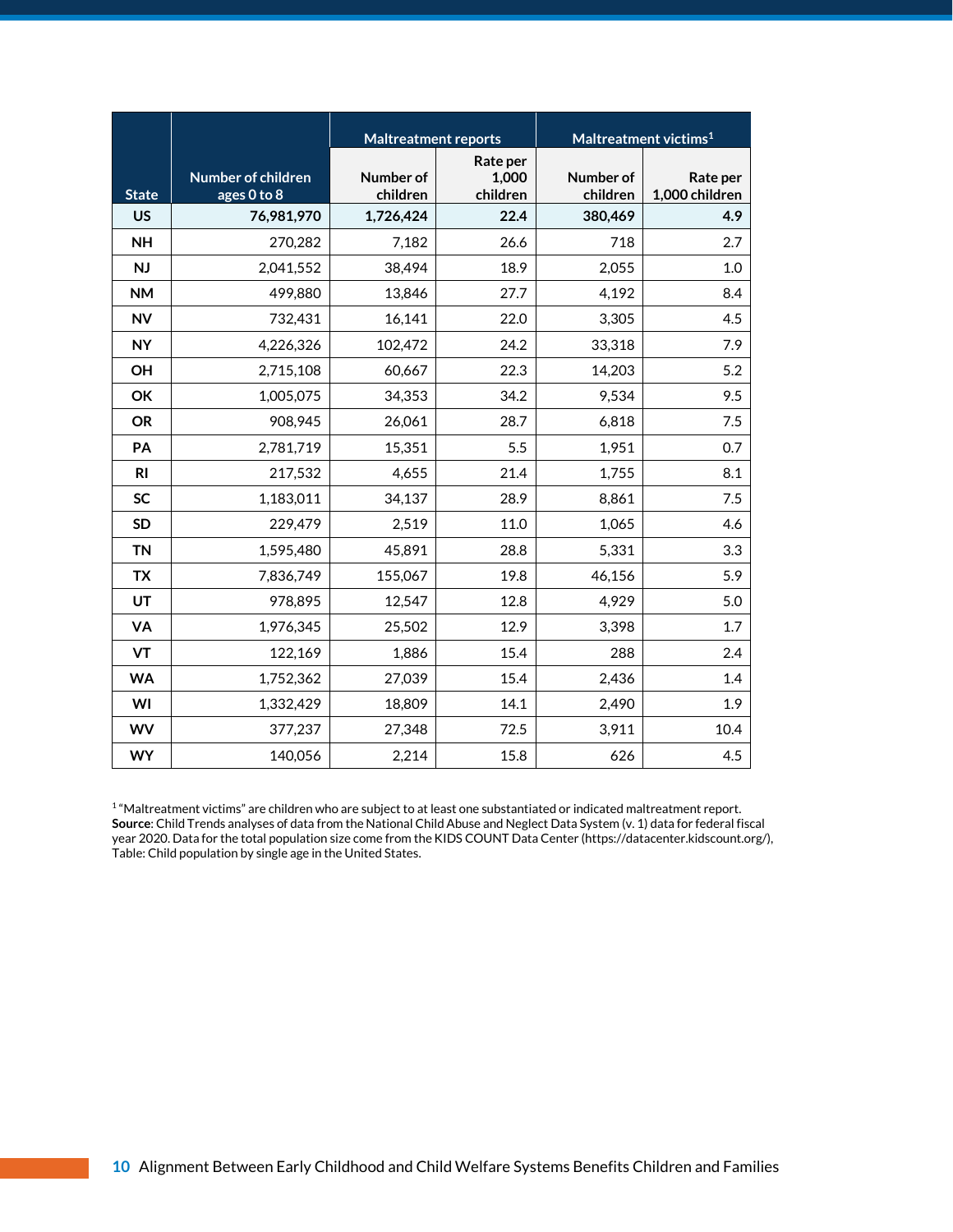|              | Percentage distribution of reports<br>by type of allegation <sup>1</sup> |                   |              |           |  |  |  |  |
|--------------|--------------------------------------------------------------------------|-------------------|--------------|-----------|--|--|--|--|
| <b>State</b> | <b>Neglect</b>                                                           | Physical<br>abuse | Sexual abuse | Other $2$ |  |  |  |  |
| <b>US</b>    | 69%                                                                      | 23%               | 6%           | 16%       |  |  |  |  |
| AK           | 77%                                                                      | 23%               | 10%          | 43%       |  |  |  |  |
| <b>AL</b>    | 56%                                                                      | 55%               | 7%           | 0%        |  |  |  |  |
| <b>AR</b>    | 56%                                                                      | 17%               | 6%           | 3%        |  |  |  |  |
| <b>AZ</b>    | 64%                                                                      | 16%               | 2%           | 0%        |  |  |  |  |
| CA           | 66%                                                                      | 20%               | 6%           | 31%       |  |  |  |  |
| CO           | 80%                                                                      | 15%               | 7%           | 2%        |  |  |  |  |
| <b>CT</b>    | 86%                                                                      | 15%               | 4%           | 23%       |  |  |  |  |
| DC           | 59%                                                                      | 18%               | 4%           | 0%        |  |  |  |  |
| <b>DE</b>    | 47%                                                                      | 36%               | 7%           | 16%       |  |  |  |  |
| FL.          | 51%                                                                      | 14%               | 3%           | 35%       |  |  |  |  |
| GA           | 58%                                                                      | 10%               | 2%           | 15%       |  |  |  |  |
| HI           | 19%                                                                      | 11%               | 4%           | 95%       |  |  |  |  |
| IA           | 65%                                                                      | 14%               | 4%           | 32%       |  |  |  |  |
| ID           | 90%                                                                      | 26%               | 0%           | 0%        |  |  |  |  |
| IL.          | 61%                                                                      | 19%               | 10%          | 0%        |  |  |  |  |
| IN           | 92%                                                                      | 17%               | 5%           | 0%        |  |  |  |  |
| <b>KS</b>    | 60%                                                                      | 37%               | 8%           | 26%       |  |  |  |  |
| KY           | 93%                                                                      | 14%               | 3%           | 1%        |  |  |  |  |
| LA           | 85%                                                                      | 19%               | 4%           | 0%        |  |  |  |  |
| MA           | 77%                                                                      | 13%               | 3%           | 0%        |  |  |  |  |
| <b>MD</b>    | 72%                                                                      | 27%               | 8%           | 0%        |  |  |  |  |
| <b>ME</b>    | 55%                                                                      | 25%               | 7%           | 34%       |  |  |  |  |
| MI           | 68%                                                                      | 24%               | 3%           | 1%        |  |  |  |  |
| <b>MN</b>    | 79%                                                                      | 20%               | 13%          | 3%        |  |  |  |  |
| <b>MO</b>    | 5%                                                                       | 2%                | 1%           | 95%       |  |  |  |  |
| <b>MS</b>    | 88%                                                                      | 25%               | 9%           | 29%       |  |  |  |  |
| MT           | 99%                                                                      | 5%                | 2%           | 1%        |  |  |  |  |
| <b>NC</b>    | 93%                                                                      | 6%                | 3%           | 1%        |  |  |  |  |
| <b>ND</b>    | 73%                                                                      | 20%               | 4%           | 42%       |  |  |  |  |
| <b>NE</b>    | 66%                                                                      | 12%               | 7%           | 1%        |  |  |  |  |
| <b>NH</b>    | 85%                                                                      | 21%               | 8%           | 5%        |  |  |  |  |
| <b>NJ</b>    | 85%                                                                      | 19%               | 6%           | 0%        |  |  |  |  |

**Table 2.** Types of maltreatment allegations, among children ages 0 through 8, Fiscal Year 2020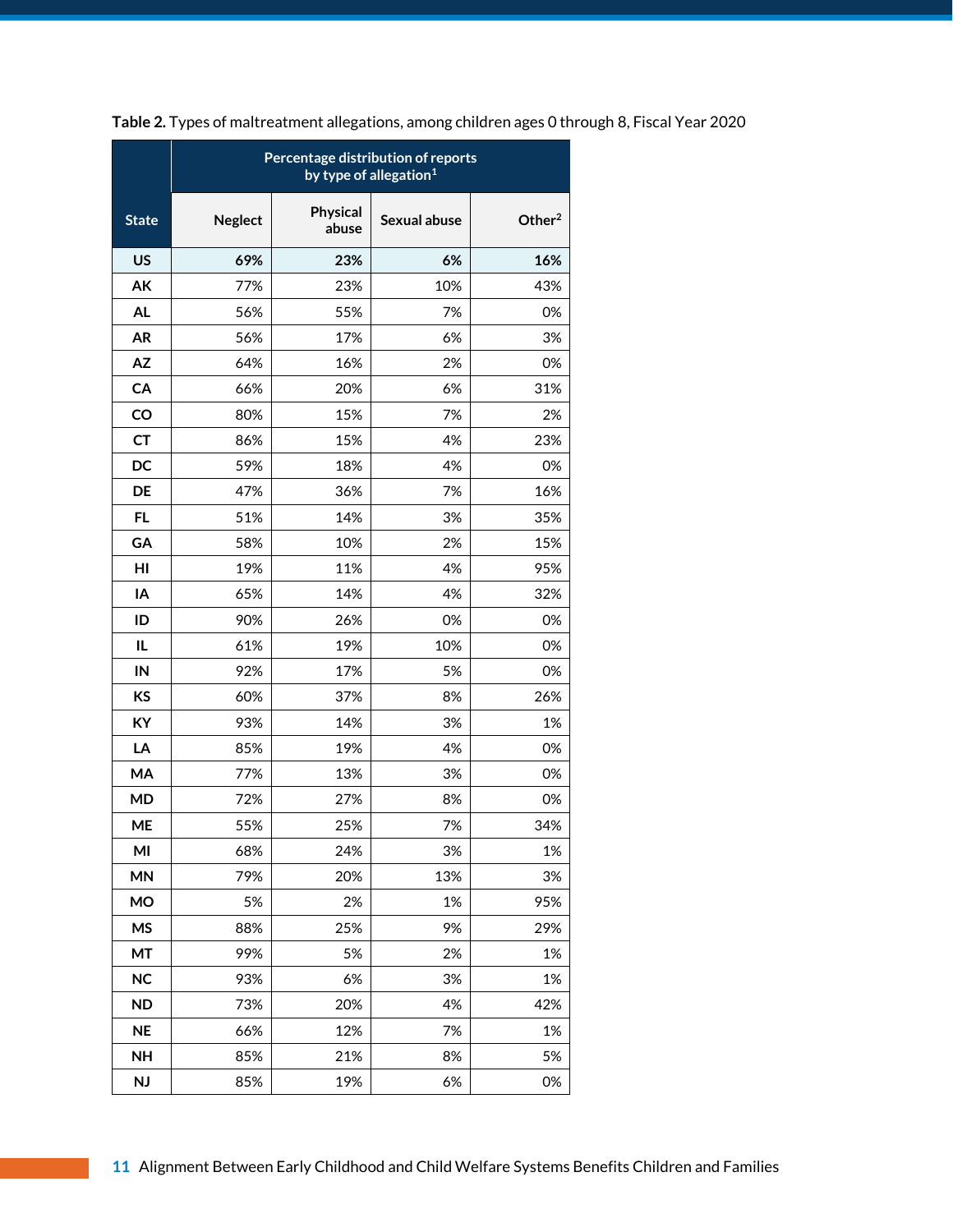|                | Percentage distribution of reports<br>by type of allegation $1$ |                   |              |           |  |  |  |  |  |
|----------------|-----------------------------------------------------------------|-------------------|--------------|-----------|--|--|--|--|--|
| <b>State</b>   | <b>Neglect</b>                                                  | Physical<br>abuse | Sexual abuse | Other $2$ |  |  |  |  |  |
| <b>US</b>      | 69%                                                             | 23%               | 6%           | 16%       |  |  |  |  |  |
| <b>NM</b>      | 91%                                                             | 20%               | 4%           | 35%       |  |  |  |  |  |
| <b>NV</b>      | 66%                                                             | 20%               | 2%           | 0%        |  |  |  |  |  |
| <b>NY</b>      | 95%                                                             | 16%               | 3%           | 39%       |  |  |  |  |  |
| OH             | 59%                                                             | 58%               | 7%           | 7%        |  |  |  |  |  |
| OK             | 82%                                                             | 18%               | 5%           | 28%       |  |  |  |  |  |
| <b>OR</b>      | 60%                                                             | 21%               | 4%           | 52%       |  |  |  |  |  |
| PA             | 16%                                                             | 69%               | 17%          | 1%        |  |  |  |  |  |
| R <sub>l</sub> | 70%                                                             | 18%               | 2%           | 31%       |  |  |  |  |  |
| <b>SC</b>      | 50%                                                             | 30%               | 5%           | 11%       |  |  |  |  |  |
| <b>SD</b>      | 92%                                                             | 13%               | 3%           | 22%       |  |  |  |  |  |
| <b>TN</b>      | 51%                                                             | 61%               | 11%          | 11%       |  |  |  |  |  |
| <b>TX</b>      | 83%                                                             | 22%               | 14%          | 1%        |  |  |  |  |  |
| UT             | 42%                                                             | 50%               | 10%          | 30%       |  |  |  |  |  |
| VA             | 76%                                                             | 26%               | 3%           | 8%        |  |  |  |  |  |
| VT             | 11%                                                             | 79%               | 15%          | 0%        |  |  |  |  |  |
| <b>WA</b>      | 76%                                                             | 24%               | 3%           | 18%       |  |  |  |  |  |
| WI             | 80%                                                             | 22%               | 10%          | 2%        |  |  |  |  |  |
| <b>WV</b>      | 49%                                                             | 66%               | 3%           | 56%       |  |  |  |  |  |
| <b>WY</b>      | 72%                                                             | 24%               | 5%           | 13%       |  |  |  |  |  |

<sup>1</sup> Percentages sum to more than 100 because the categories are not mutually exclusive.

2 "Other maltreatment types" include psychological or emotional maltreatment, sex trafficking, and—as reported by states into NCANDS—"other."

**Source**: Child Trends analyses of data from the National Child Abuse and Neglect Data System (v. 1) data for fedaral fiscal year 2020.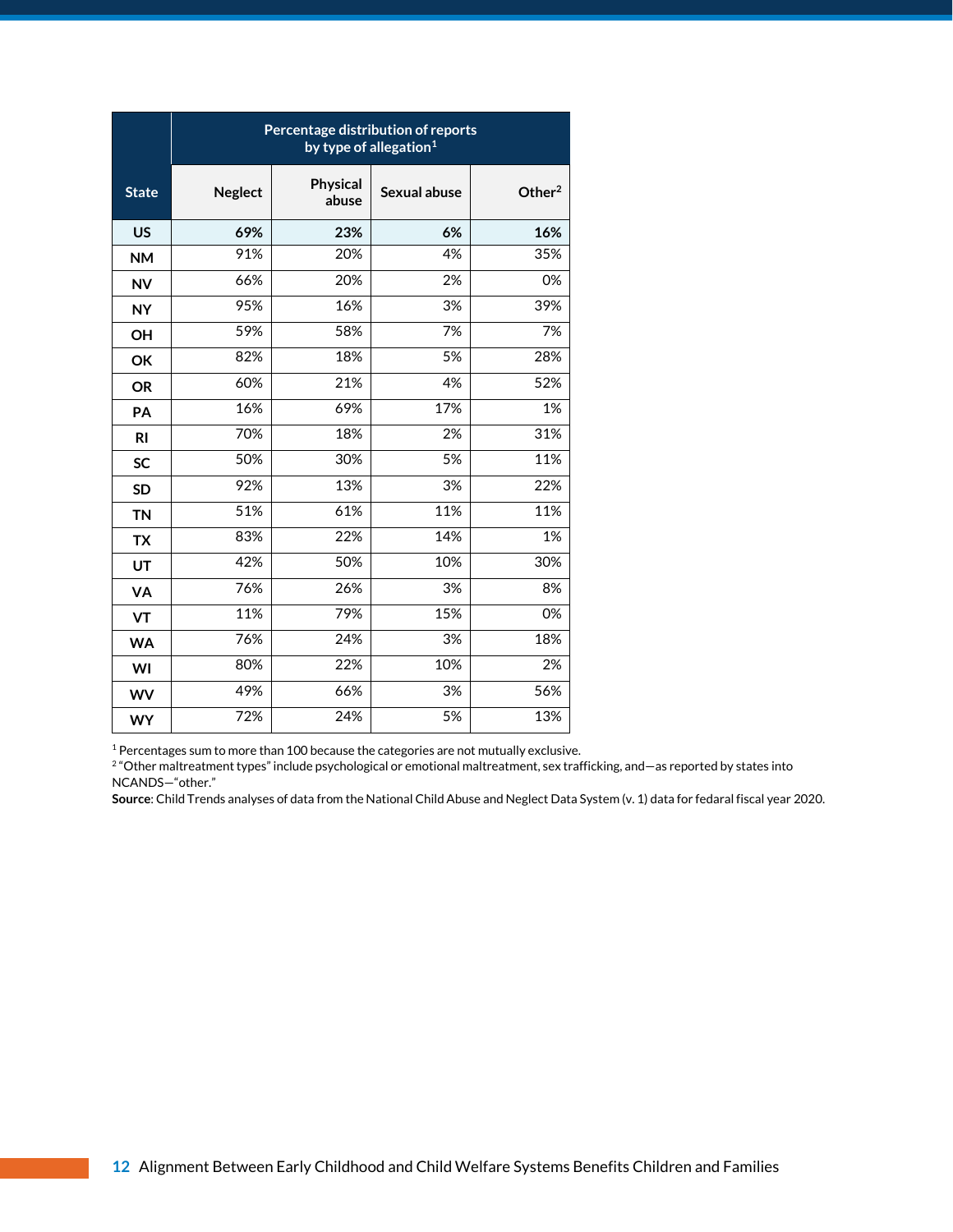|                | <b>Foster care population</b>                   |                                  |                             |                          |                               |  |  |
|----------------|-------------------------------------------------|----------------------------------|-----------------------------|--------------------------|-------------------------------|--|--|
| <b>State</b>   | <b>Number of</b><br>children ages<br>$0$ to $8$ | <b>N</b> entering<br>during year | N in care at end<br>of year | N in care<br>during year | N exiting care<br>during year |  |  |
| <b>US</b>      | 76,981,970                                      | 135,503                          | 226,256                     | 370,830                  | 122,930                       |  |  |
| AK             | 187,111                                         | 859                              | 1,649                       | 2,582                    | 748                           |  |  |
| AL             | 1,147,973                                       | 2,240                            | 2,977                       | 5,308                    | 2,017                         |  |  |
| <b>AR</b>      | 737,933                                         | 2,128                            | 2,520                       | 4,474                    | 1,710                         |  |  |
| AZ             | 1,743,261                                       | 6,026                            | 7,927                       | 13,747                   | 5,111                         |  |  |
| CA             | 9,295,705                                       | 15,951                           | 26,814                      | 42,607                   | 13,214                        |  |  |
| CO             | 1,322,470                                       | 1,987                            | 2,322                       | 4,551                    | 1,977                         |  |  |
| <b>CT</b>      | 767,952                                         | 920                              | 2,078                       | 3,127                    | 862                           |  |  |
| DC             | 138,281                                         | 120                              | 276                         | 453                      | 142                           |  |  |
| DE             | 217,280                                         | 151                              | 202                         | 387                      | 166                           |  |  |
| FL             | 4,489,471                                       | 9,299                            | 14,673                      | 24,603                   | 8,643                         |  |  |
| GA             | 2,644,651                                       | 2,938                            | 6,389                       | 10,435                   | 3,379                         |  |  |
| H <sub>l</sub> | 310,135                                         | 564                              | 836                         | 1,497                    | 582                           |  |  |
| IA             | 766,955                                         | 1,624                            | 2,656                       | 5,032                    | 2,135                         |  |  |
| ID             | 475,293                                         | 661                              | 839                         | 1,568                    | 631                           |  |  |
| IL             | 2,937,286                                       | 5,573                            | 11,985                      | 15,995                   | 3,018                         |  |  |
| IN             | 1,652,259                                       | 5,673                            | 8,987                       | 15,477                   | 5,620                         |  |  |
| KS             | 735,159                                         | 1,722                            | 3,624                       | 5,784                    | 1,741                         |  |  |
| KY             | 1,057,634                                       | 2,816                            | 4,178                       | 7,307                    | 2,640                         |  |  |
| LA             | 1,137,735                                       | 1,521                            | 2,152                       | 3,908                    | 1,542                         |  |  |
| MA             | 1,437,809                                       | 2,559                            | 4,760                       | 7,472                    | 2,223                         |  |  |
| <b>MD</b>      | 1,410,565                                       | 1,011                            | 2,021                       | 2,740                    | 574                           |  |  |
| ME             | 263,713                                         | 821                              | 1,512                       | 2,181                    | 537                           |  |  |
| MI             | 2,254,968                                       | 2,763                            | 6,111                       | 9,638                    | 2,995                         |  |  |
| MN             | 1,370,406                                       | 2,741                            | 4,110                       | 7,257                    | 2,700                         |  |  |
| <b>MO</b>      | 1,445,959                                       | 4,028                            | 6,930                       | 10,898                   | 3,340                         |  |  |
| <b>MS</b>      | 731,558                                         | 1,143                            | 2,020                       | 3,466                    | 1,255                         |  |  |
| MT             | 242,010                                         | 1,390                            | 2,119                       | 3,672                    | 1,352                         |  |  |
| NC             | 2,445,969                                       | 3,197                            | 5,802                       | 9,063                    | 2,673                         |  |  |
| <b>ND</b>      | 190,864                                         | 573                              | 881                         | 1,410                    | 430                           |  |  |
| <b>NE</b>      | 500,543                                         | 1,182                            | 1,852                       | 2,998                    | 961                           |  |  |
| <b>NH</b>      | 270,282                                         | 354                              | 592                         | 970                      | 312                           |  |  |
| $\mathsf{NJ}$  | 2,041,552                                       | 1,203                            | 2,327                       | 3,949                    | 1,425                         |  |  |
| <b>NM</b>      | 499,880                                         | 785                              | 1,205                       | 2,084                    | 738                           |  |  |

**Table 3.** Foster care among children ages 0 through 8, Fiscal Year 2020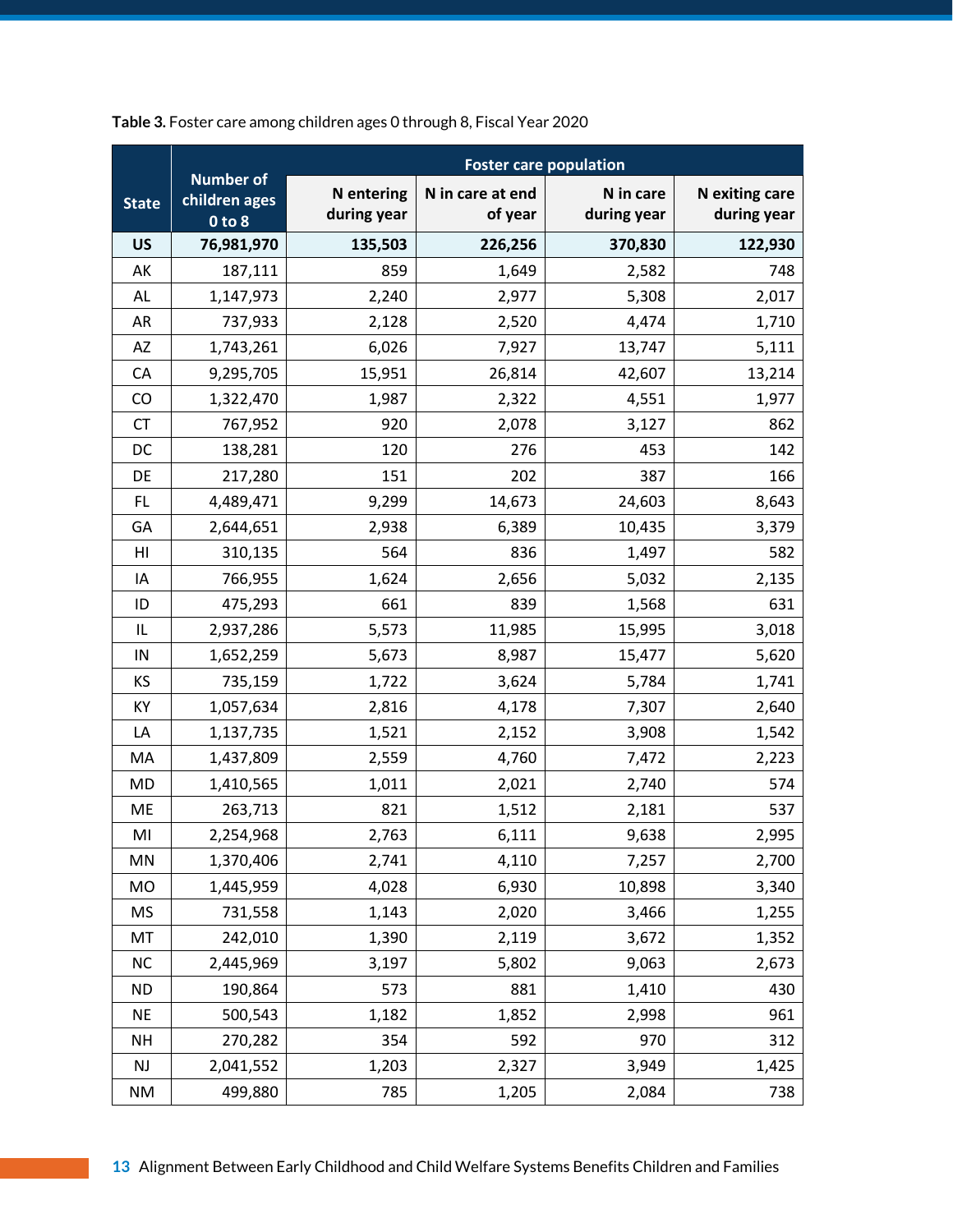|                | <b>Foster care population</b>                   |                                  |                             |                          |                               |  |  |
|----------------|-------------------------------------------------|----------------------------------|-----------------------------|--------------------------|-------------------------------|--|--|
| <b>State</b>   | <b>Number of</b><br>children ages<br>$0$ to $8$ | <b>N</b> entering<br>during year | N in care at end<br>of year | N in care<br>during year | N exiting care<br>during year |  |  |
| <b>US</b>      | 76,981,970                                      | 135,503                          | 226,256                     | 370,830                  | 122,930                       |  |  |
| <b>NV</b>      | 732,431                                         | 1,895                            | 2,784                       | 4,839                    | 1,795                         |  |  |
| <b>NY</b>      | 4,226,326                                       | 3,772                            | 8,591                       | 12,062                   | 2,707                         |  |  |
| <b>OH</b>      | 2,715,108                                       | 5,922                            | 8,342                       | 14,526                   | 5,357                         |  |  |
| OK             | 1,005,075                                       | 3,049                            | 5,460                       | 8,734                    | 2,840                         |  |  |
| <b>OR</b>      | 908,945                                         | 1,863                            | 3,377                       | 5,734                    | 2,006                         |  |  |
| PA             | 2,781,719                                       | 4,090                            | 7,675                       | 12,255                   | 3,838                         |  |  |
| R <sub>l</sub> | 217,532                                         | 521                              | 1,147                       | 1,698                    | 447                           |  |  |
| <b>SC</b>      | 1,183,011                                       | 1,646                            | 1,996                       | 3,964                    | 1,722                         |  |  |
| <b>SD</b>      | 229,479                                         | 736                              | 1,021                       | 1,775                    | 650                           |  |  |
| TN             | 1,595,480                                       | 2,619                            | 4,021                       | 6,781                    | 2,306                         |  |  |
| <b>TX</b>      | 7,836,749                                       | 11,712                           | 18,408                      | 31,172                   | 11,125                        |  |  |
| UT             | 978,895                                         | 1,027                            | 1,235                       | 2,308                    | 950                           |  |  |
| VA             | 1,976,345                                       | 1,331                            | 2,138                       | 3,561                    | 1,195                         |  |  |
| VT             | 122,169                                         | 294                              | 541                         | 952                      | 354                           |  |  |
| <b>WA</b>      | 1,752,362                                       | 3,001                            | 5,560                       | 9,415                    | 3,330                         |  |  |
| WI             | 1,332,429                                       | 2,394                            | 4,182                       | 6,856                    | 2,278                         |  |  |
| <b>WV</b>      | 377,237                                         | 2,664                            | 3,994                       | 6,602                    | 2,191                         |  |  |
| <b>WY</b>      | 140,056                                         | 444                              | 458                         | 956                      | 446                           |  |  |

<sup>1</sup>Percentages sum to more than 100 because the categories are not mutually exclusive.

**Source:** Child Trends analyses of data from the National Child Abuse and Neglect Data System (v. 1) data for fedaral fiscal year 2020. Data for the total population size come from the KIDS COUNT Data Center (https://datacenter.kidscount.org/), Table: Child population by single age in the United States.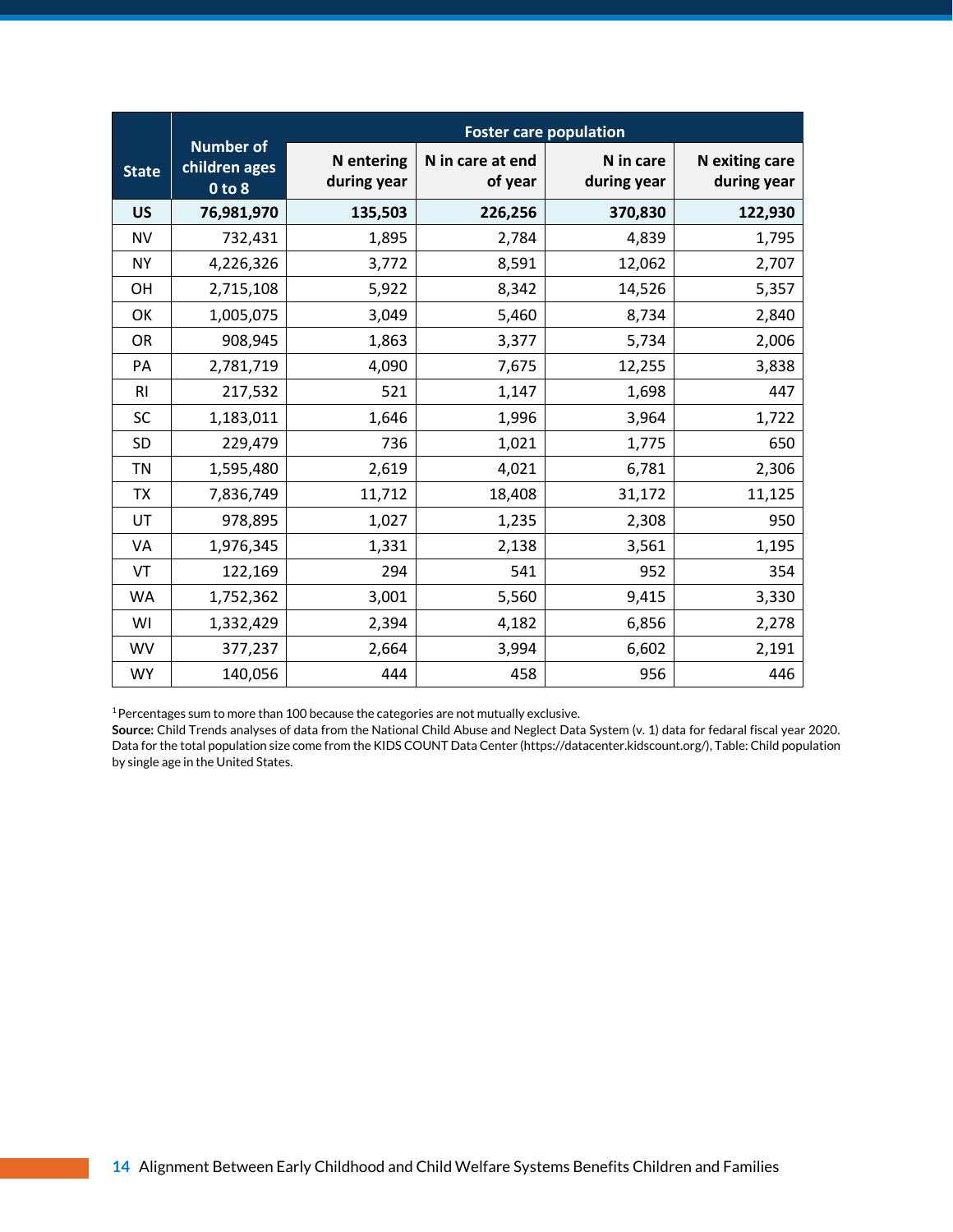|              | Percentage distribution of children in care at end of<br>year, by last placement type |                         |                    |                    | Percentage distribution of children exiting care during year, by reason for exit |                 |              |                        |                                   |
|--------------|---------------------------------------------------------------------------------------|-------------------------|--------------------|--------------------|----------------------------------------------------------------------------------|-----------------|--------------|------------------------|-----------------------------------|
| <b>State</b> | <b>Nonrelative</b><br>foster care                                                     | Relative<br>foster care | Congregate<br>care | Other <sup>1</sup> | Reunification                                                                    | <b>Adoption</b> | Guardianship | Live with<br>relatives | Other exit<br>reason <sup>2</sup> |
| <b>US</b>    | 50%                                                                                   | 40%                     | 1%                 | 10%                | 50%                                                                              | 33%             | 10%          | 6%                     | 1%                                |
| AK           | 30%                                                                                   | 30%                     | 1%                 | 39%                | 54%                                                                              | 32%             | 7%           | 2%                     | 5%                                |
| <b>AL</b>    | 77%                                                                                   | 18%                     | 1%                 | 4%                 | 34%                                                                              | 28%             | 5%           | 32%                    | 1%                                |
| <b>AR</b>    | 54%                                                                                   | 34%                     | 2%                 | 11%                | 47%                                                                              | 30%             | 5%           | 18%                    | 1%                                |
| AZ           | 38%                                                                                   | 59%                     | 2%                 | 1%                 | 52%                                                                              | 41%             | 5%           | 0%                     | 2%                                |
| CA           | 51%                                                                                   | 42%                     | 0%                 | 8%                 | 61%                                                                              | 32%             | 6%           | 0%                     | 1%                                |
| CO           | 61%                                                                                   | 37%                     | 0%                 | 2%                 | 39%                                                                              | 27%             | 8%           | 26%                    | 1%                                |
| <b>CT</b>    | 41%                                                                                   | 47%                     | 0%                 | 12%                | 43%                                                                              | 34%             | 17%          | 1%                     | 4%                                |
| DC           | 41%                                                                                   | 30%                     | 1%                 | 29%                | 43%                                                                              | 46%             | 9%           | 1%                     | 0%                                |
| DE           | 81%                                                                                   | 11%                     | 0%                 | 8%                 | 37%                                                                              | 46%             | 14%          | 2%                     | 0%                                |
| <b>FL</b>    | 48%                                                                                   | 49%                     | 1%                 | 2%                 | 48%                                                                              | 37%             | 15%          | 0%                     | 0%                                |
| GA           | 67%                                                                                   | 29%                     | 0%                 | 4%                 | 44%                                                                              | 30%             | 15%          | 9%                     | 2%                                |
| HI           | 45%                                                                                   | 54%                     | 1%                 | 0%                 | 52%                                                                              | 30%             | 18%          | 0%                     | 0%                                |
| IA           | 37%                                                                                   | 47%                     | 0%                 | 16%                | 50%                                                                              | 44%             | 7%           | 0%                     | 0%                                |
| ID           | 46%                                                                                   | 38%                     | 1%                 | 15%                | 56%                                                                              | 38%             | 4%           | 0%                     | 1%                                |
| IL           | 40%                                                                                   | 51%                     | 1%                 | 8%                 | 56%                                                                              | 38%             | 4%           | 1%                     | 0%                                |
| IN           | 39%                                                                                   | 38%                     | 0%                 | 22%                | 62%                                                                              | 27%             | 9%           | 2%                     | 0%                                |
| <b>KS</b>    | 50%                                                                                   | 37%                     | 0%                 | 13%                | 59%                                                                              | 37%             | 2%           | 1%                     | 1%                                |
| KY           | 74%                                                                                   | 19%                     | 1%                 | 7%                 | 36%                                                                              | 32%             | 0%           | 31%                    | 0%                                |
| LA           | 55%                                                                                   | 36%                     | 0%                 | 8%                 | 42%                                                                              | 37%             | 12%          | 9%                     | 1%                                |
| MA           | 44%                                                                                   | 32%                     | 3%                 | 22%                | 66%                                                                              | 27%             | 5%           | 1%                     | 0%                                |
| <b>MD</b>    | 30%                                                                                   | 60%                     | 2%                 | 8%                 | 49%                                                                              | 24%             | 2%           | 25%                    | 0%                                |
| <b>ME</b>    | 46%                                                                                   | 43%                     | 1%                 | 10%                | 61%                                                                              | 33%             | 4%           | 2%                     | 0%                                |

#### **Table 4.** Experiences of children ages 0 through 8 in foster care, Fiscal Year 2020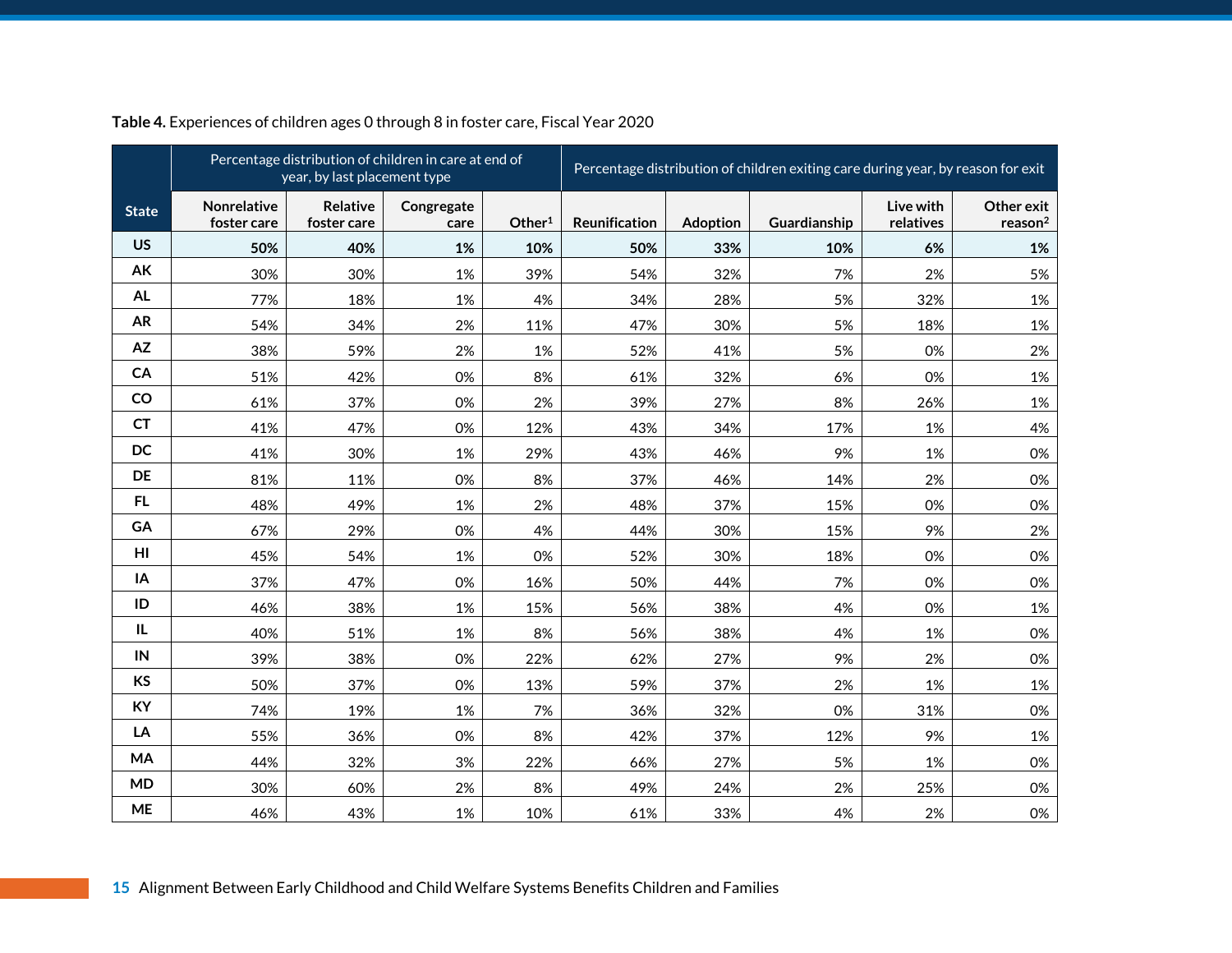|              |                            | Percentage distribution of children in care at end of<br>year, by last placement type |                    |                    |               | Percentage distribution of children exiting care during year, by reason for exit |              |                        |                                   |
|--------------|----------------------------|---------------------------------------------------------------------------------------|--------------------|--------------------|---------------|----------------------------------------------------------------------------------|--------------|------------------------|-----------------------------------|
| <b>State</b> | Nonrelative<br>foster care | Relative<br>foster care                                                               | Congregate<br>care | Other <sup>1</sup> | Reunification | Adoption                                                                         | Guardianship | Live with<br>relatives | Other exit<br>reason <sup>2</sup> |
| <b>US</b>    | 50%                        | 40%                                                                                   | 1%                 | 10%                | 50%           | 33%                                                                              | 10%          | 6%                     | 1%                                |
| MI           | 43%                        | 46%                                                                                   | 0%                 | 10%                | 50%           | 46%                                                                              | 3%           | 0%                     | 1%                                |
| <b>MN</b>    | 28%                        | 49%                                                                                   | 1%                 | 21%                | 55%           | 28%                                                                              | 12%          | 5%                     | 1%                                |
| <b>MO</b>    | 30%                        | 43%                                                                                   | 1%                 | 26%                | 48%           | 32%                                                                              | 19%          | 1%                     | 1%                                |
| <b>MS</b>    | 61%                        | 30%                                                                                   | 1%                 | 8%                 | 51%           | 31%                                                                              | 8%           | 10%                    | 0%                                |
| MT           | 37%                        | 46%                                                                                   | 2%                 | 15%                | 63%           | 24%                                                                              | 10%          | 2%                     | 1%                                |
| <b>NC</b>    | 62%                        | 31%                                                                                   | 2%                 | 5%                 | 37%           | 37%                                                                              | 22%          | 4%                     | 1%                                |
| <b>ND</b>    | 68%                        | 28%                                                                                   | 0%                 | 4%                 | 57%           | 27%                                                                              | 6%           | 6%                     | 4%                                |
| <b>NE</b>    | 43%                        | 41%                                                                                   | 0%                 | 16%                | 63%           | 31%                                                                              | 4%           | 0%                     | 2%                                |
| <b>NH</b>    | 57%                        | 40%                                                                                   | 3%                 | 0%                 | 52%           | 42%                                                                              | 2%           | 4%                     | 0%                                |
| NJ           | 58%                        | 41%                                                                                   | 1%                 | 1%                 | 50%           | 41%                                                                              | 4%           | 4%                     | 1%                                |
| <b>NM</b>    | 53%                        | 33%                                                                                   | 1%                 | 13%                | 63%           | 29%                                                                              | 7%           | 0%                     | 1%                                |
| <b>NV</b>    | 43%                        | 46%                                                                                   | 1%                 | 10%                | 58%           | 33%                                                                              | 6%           | 0%                     | 3%                                |
| NY           | 51%                        | 36%                                                                                   | 2%                 | 12%                | 53%           | 26%                                                                              | 7%           | 14%                    | 0%                                |
| OH           | 66%                        | 28%                                                                                   | 1%                 | 6%                 | 46%           | 19%                                                                              | 5%           | 30%                    | 0%                                |
| OK           | 53%                        | 34%                                                                                   | 1%                 | 12%                | 48%           | 43%                                                                              | 4%           | 2%                     | 3%                                |
| <b>OR</b>    | 38%                        | 36%                                                                                   | 1%                 | 25%                | 59%           | 33%                                                                              | 6%           | 1%                     | 1%                                |
| PA           | 48%                        | 48%                                                                                   | 1%                 | 3%                 | 46%           | 41%                                                                              | 6%           | 5%                     | 2%                                |
| R1           | 37%                        | 43%                                                                                   | 1%                 | 18%                | 64%           | 26%                                                                              | 9%           | 0%                     | 0%                                |
| <b>SC</b>    | 81%                        | 11%                                                                                   | 2%                 | 6%                 | 48%           | 23%                                                                              | 2%           | 25%                    | 1%                                |
| <b>SD</b>    | 53%                        | 30%                                                                                   | 4%                 | 14%                | 54%           | 23%                                                                              | 10%          | 3%                     | 11%                               |
| <b>TN</b>    | 72%                        | 19%                                                                                   | 1%                 | 9%                 | 40%           | 33%                                                                              | 10%          | 16%                    | 0%                                |
| <b>TX</b>    | 51%                        | 38%                                                                                   | 2%                 | 9%                 | 41%           | 35%                                                                              | 23%          | 0%                     | 0%                                |
| UT           | 39%                        | 40%                                                                                   | 0%                 | 21%                | 48%           | 37%                                                                              | 6%           | 8%                     | 1%                                |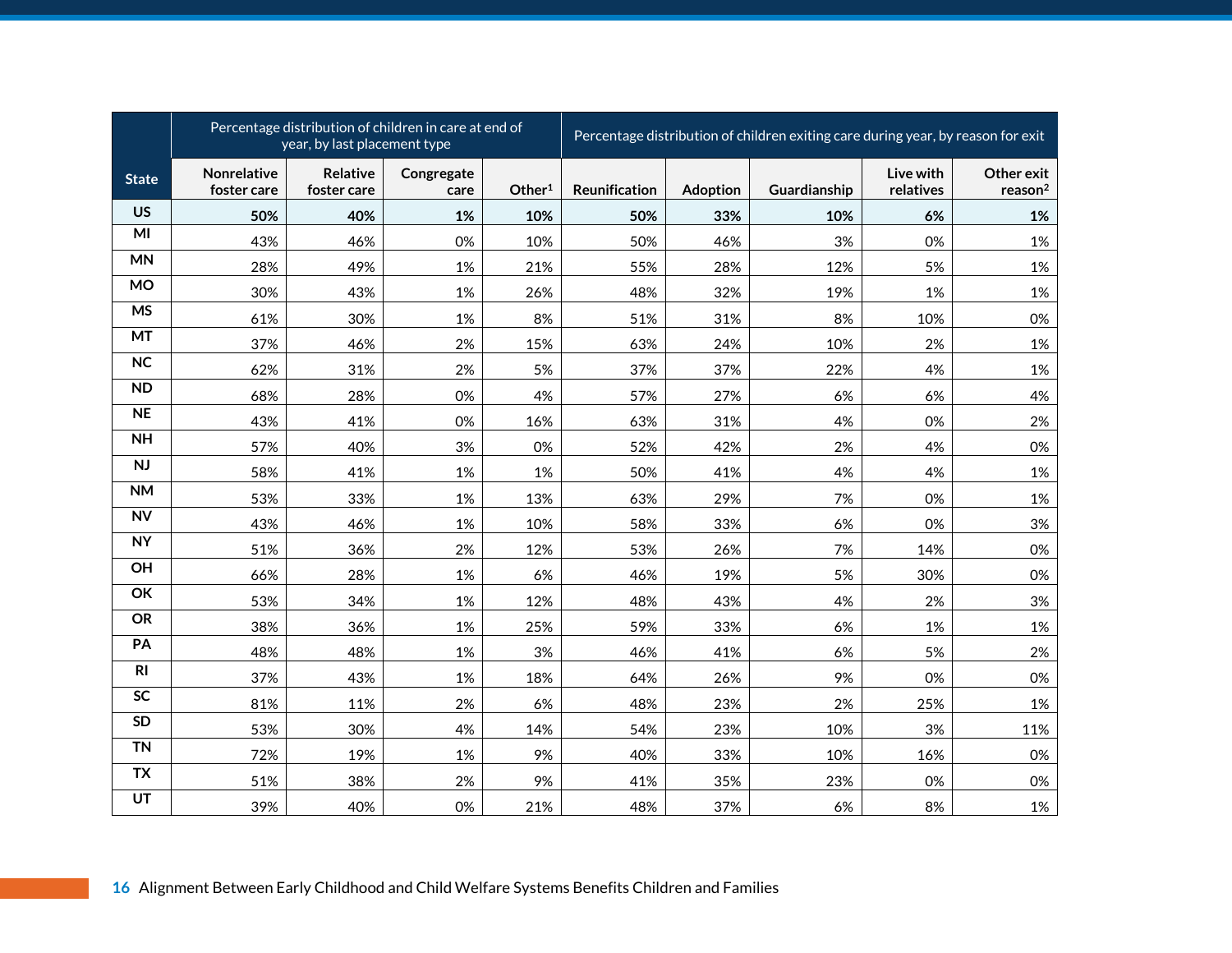|              | Percentage distribution of children in care at end of<br>year, by last placement type |                                |                    |                    |                      |                 | Percentage distribution of children exiting care during year, by reason for exit |                        |                                   |
|--------------|---------------------------------------------------------------------------------------|--------------------------------|--------------------|--------------------|----------------------|-----------------|----------------------------------------------------------------------------------|------------------------|-----------------------------------|
| <b>State</b> | Nonrelative<br>foster care                                                            | <b>Relative</b><br>foster care | Congregate<br>care | Other <sup>1</sup> | <b>Reunification</b> | <b>Adoption</b> | <b>Guardianship</b>                                                              | Live with<br>relatives | Other exit<br>reason <sup>2</sup> |
| <b>US</b>    | 50%                                                                                   | 40%                            | 1%                 | 10%                | 50%                  | 33%             | 10%                                                                              | 6%                     | 1%                                |
| <b>VA</b>    | 86%                                                                                   | 11%                            | 1%                 | 3%                 | 31%                  | 46%             | 2%                                                                               | 20%                    | 1%                                |
| <b>VT</b>    | 53%                                                                                   | 35%                            | 1%                 | 11%                | 47%                  | 46%             | 2%                                                                               | 6%                     | 0%                                |
| <b>WA</b>    | 44%                                                                                   | 40%                            | 1%                 | 15%                | 64%                  | 31%             | 5%                                                                               | 0%                     | 0%                                |
| WI           | 51%                                                                                   | 45%                            | 0%                 | 4%                 | 52%                  | 25%             | 22%                                                                              | 1%                     | 1%                                |
| <b>WV</b>    | 37%                                                                                   | 59%                            | 1%                 | 3%                 | 40%                  | 53%             | 6%                                                                               | 1%                     | 0%                                |
| <b>WY</b>    | 46%                                                                                   | 40%                            | 1%                 | 13%                | 69%                  | 15%             | 11%                                                                              | 5%                     | 0%                                |

 $1$  "Other placement types" include preadoptive home, supervised independent living, runaway, and trial home visit.

 $^{\rm 2}$ "Other exit reasons" include transfer to another agency, runaway, death of child, and emancipation.

**Source:** Child Trends analyses of data from the National Child Abuse and Neglect Data System (v. 1) data for fedaral fiscal year 2020.